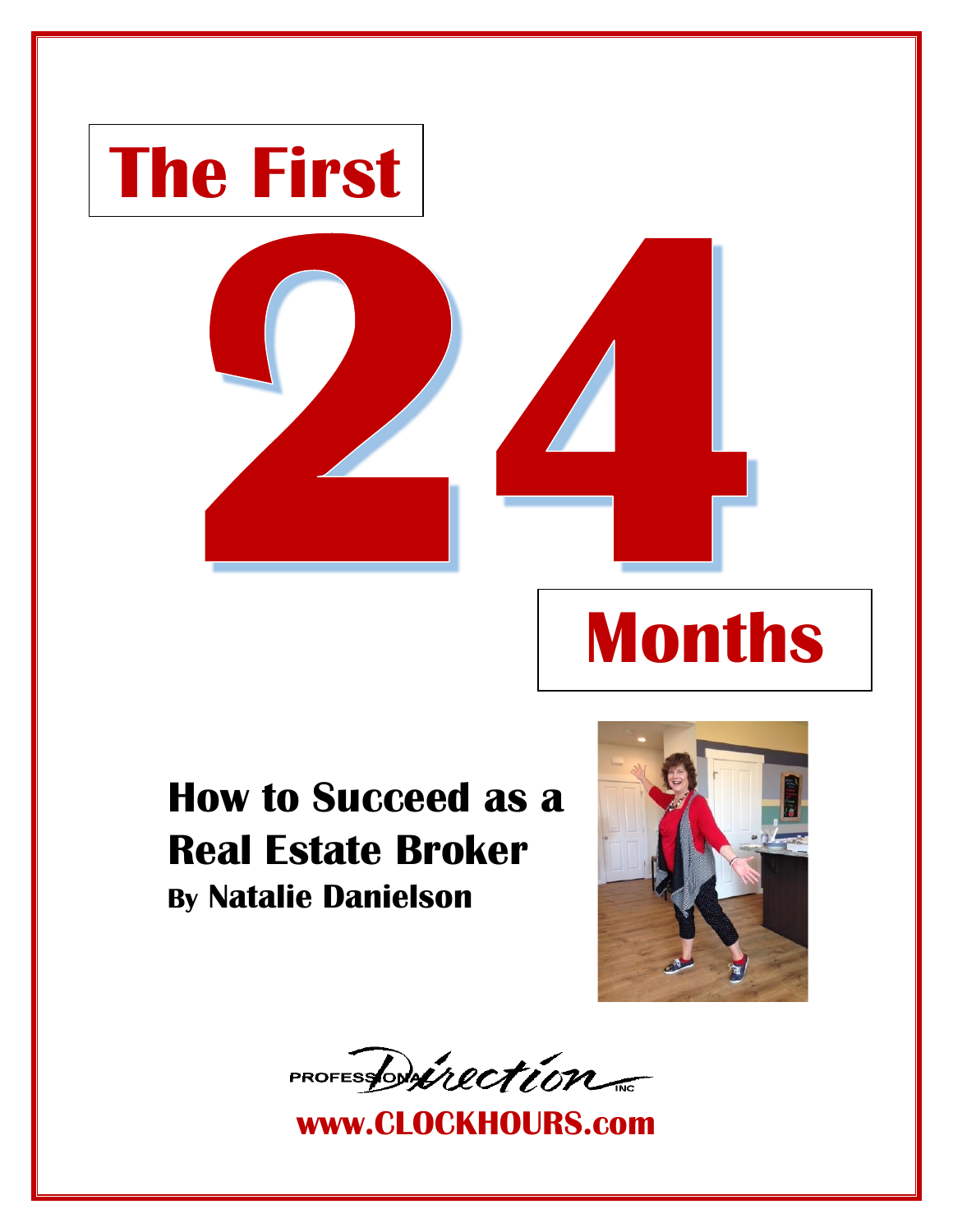*Please Read this First! Thanks!*



PROFESSONALLECTION

**Clockhours by EMail**

You will be provided with a booklet of with the class material here in a pdf format. It is a THREE CLOCKHOUR CLASS.

**READ** the course material has been divided up into sections. In Washington State a "clock hour" is 50 minutes. There are questions about each section. They can be answered while reading the material, at the end of the section, or after you have read the material.

Answer the questions on the quiz sheet. If you have any questions regarding the material or the questions, don't hesitate to email Natalie Danielson. clockhours@gmail.com

*EMail* Quiz and Evaluation to Professional Direction. Clockhours@gmail.com

**Certificate** will be mailed usually within a day of receipt of the quizzes and evaluation.

Disclaimer.. the course materials and questions are not to be used for legal advice. Information can change over time. Real estate transactions are handled different ways in different regions in the State of Washington. If you have any comments or concerns about the material contact Professional Direction.

Thanks!

*Natalie Danielson*

#### **PROFESSIONAL Direction, 13148 Holmes Pt Dr N.E., Kirkland WA 98034, Email: clockhours@gmail.com**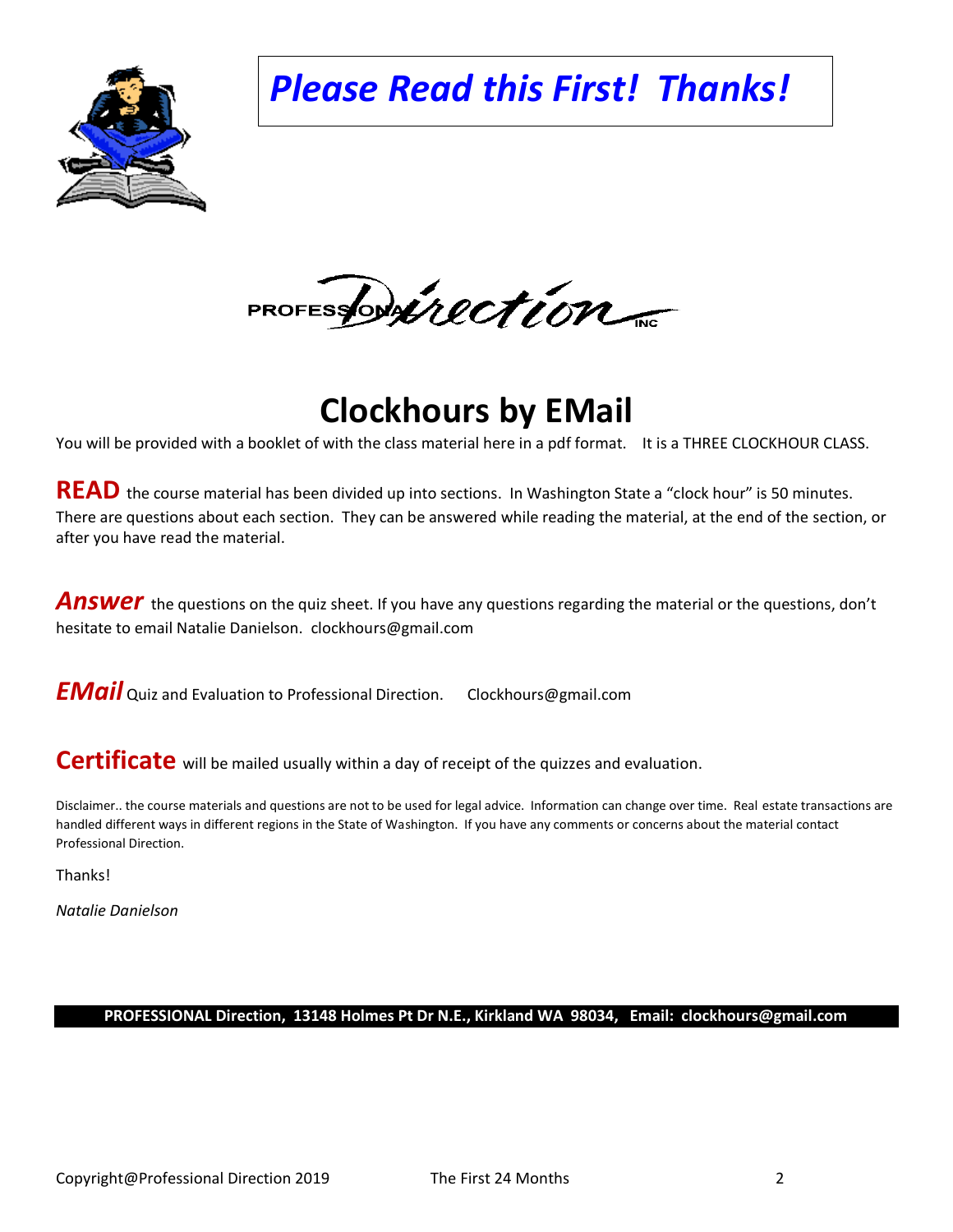# **The First 24 Months**

**Curriculum**

| <b>Session</b> | <b>Major</b>                                                                                                                                                                                                                                                                                                                                                                                                                                                                                                                                                                                                                                | <b>Method of</b> | <b>Assignment</b> |
|----------------|---------------------------------------------------------------------------------------------------------------------------------------------------------------------------------------------------------------------------------------------------------------------------------------------------------------------------------------------------------------------------------------------------------------------------------------------------------------------------------------------------------------------------------------------------------------------------------------------------------------------------------------------|------------------|-------------------|
| <b>Hours</b>   | <b>Topics</b>                                                                                                                                                                                                                                                                                                                                                                                                                                                                                                                                                                                                                               | Presentation     |                   |
|                |                                                                                                                                                                                                                                                                                                                                                                                                                                                                                                                                                                                                                                             |                  |                   |
| $\mathbf{1}$   | Introduction                                                                                                                                                                                                                                                                                                                                                                                                                                                                                                                                                                                                                                | Lecture          | <b>Take Notes</b> |
| $1/2$ hour     | The dessert seems dry as a bone                                                                                                                                                                                                                                                                                                                                                                                                                                                                                                                                                                                                             | Discussion       | Answer quiz       |
|                | <b>Positive Trends</b>                                                                                                                                                                                                                                                                                                                                                                                                                                                                                                                                                                                                                      |                  |                   |
|                |                                                                                                                                                                                                                                                                                                                                                                                                                                                                                                                                                                                                                                             |                  |                   |
| 2              | 1. Ode to Joy                                                                                                                                                                                                                                                                                                                                                                                                                                                                                                                                                                                                                               | Lecture          | <b>Take Notes</b> |
| 2 hours        | 2. Yikes! How will I Make Money?<br>Where are the prospects?<br>3.<br>Creating your sphere<br>4.<br>5. Who are you?<br>6. Start connecting<br>7. Put your credit card back in your wallet<br>New Prospects are Everywhere<br>8.<br>Fishing for prospects<br>9.<br>10. Taken Connections from Online to Offline<br>11. Contracts Agency Disclosure<br>12. Water is the Enemy<br>13. Power Partners<br>14. Do you look good in an orange Jumpsuit<br>15. Lots of hands<br>16. It's hot and dry in the desert<br>17. Never hesitate to ask your broker<br>18. Believe in yourself. Stay Strong<br>19. OMG It has been two years! Time to renew | Discussion       |                   |
| 3              |                                                                                                                                                                                                                                                                                                                                                                                                                                                                                                                                                                                                                                             |                  | <b>Take Notes</b> |
|                | How are you going to step forward and get that momentum<br>going? Take quiz.                                                                                                                                                                                                                                                                                                                                                                                                                                                                                                                                                                | Lecture          |                   |
| $1/2$ hour     |                                                                                                                                                                                                                                                                                                                                                                                                                                                                                                                                                                                                                                             | Discussion       | Answer quiz       |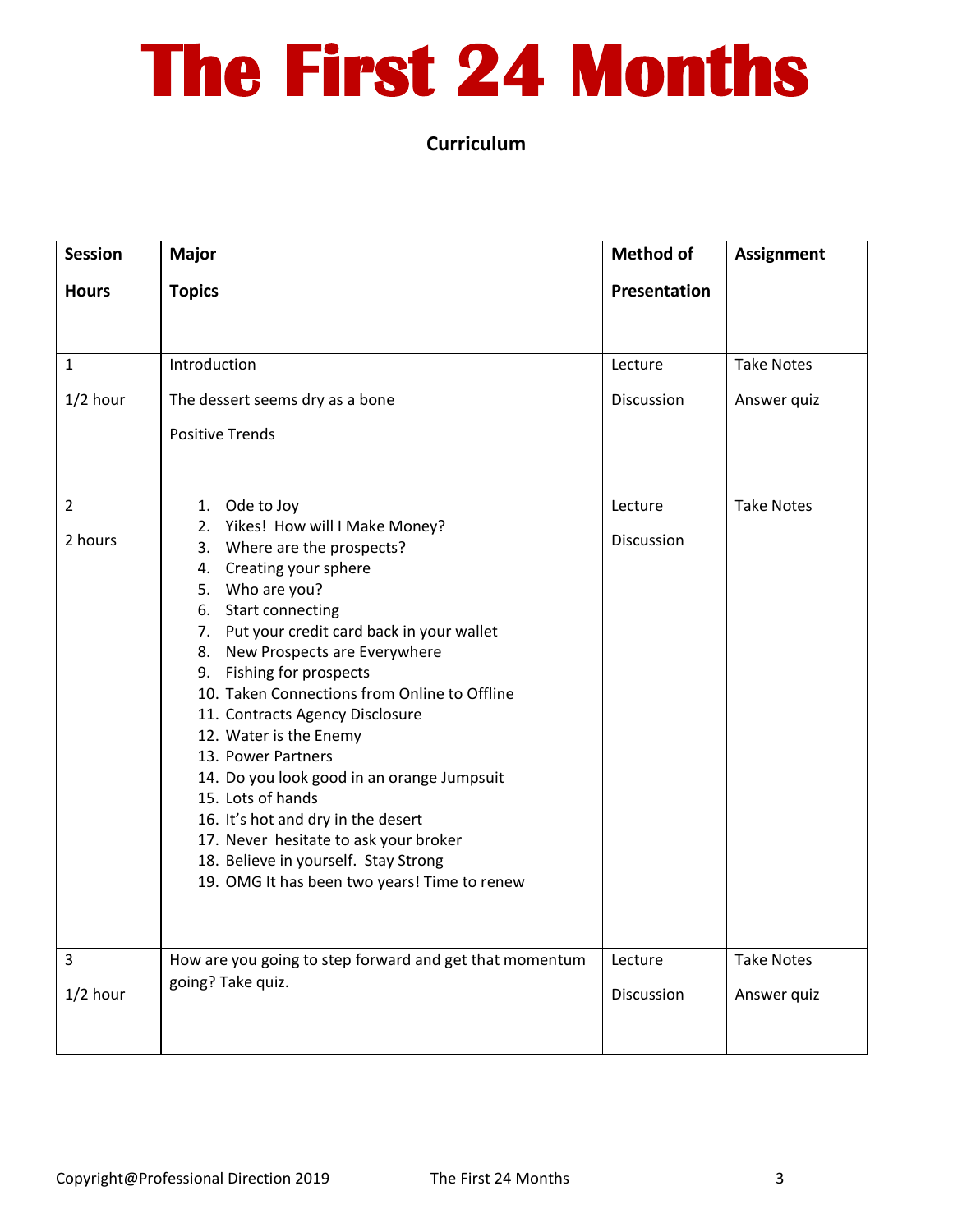## **"Ode to Joy"**

## **YOU are a Real Estate Broker!**

You are going to make a difference in the lives of so many people as a real estate broker. OH… I can hear Beethoven's music, "Ode to Joy, playing now!

This was a huge step to basically open your own business and take complete responsibility for your income. You have no idea where your next dollar will come from, but you will have to go find it. When you took the leap, studied for the test, and joined a firm, you probably heard many promises and all kinds of success stories. You might have the idea that you will get referrals to buyer and sellers. It might feel like teamwork when you are in a real estate office. But, within days, you will realize that you are self employed working under the name of a firm. Yes, your success is important to the real estate firm, but you are still on your own within the crowd.

It might seem like everyone around you is after the same leads. It might seem like all the other agents are busy as can be … buzzing around the office. The reality is that every real estate broker is just like YOU. They are all looking for business. You might have more business than some agents that appear to be "busy."

Most real estate brokers quit within the first two years. The statistic from the National Association of REALTORS that floats around for decades, estimates that 87% of the agents are gone within 5 years.

### *There is NO magic.*

The manager of the office you choose interviewed you looking for certain qualities. Like any job interview, management is striving to hire the most talented and potentially successful person. The cost to the firm to hire another real estate agent, is not comparable to an employee in sales at a company. Real estate agents are typically independent contractors. A real estate firm is not committed to a monthly salary, bonus', or benefits like health insurance. Real estate firms have a tendency to hire almost anyone that walks through the door.

A real estate broker is not a typical salesperson. As a broker, you do not own the inventory, have little control over the inventory, and you don't price the inventory. The real estate broker is the person that puts the transaction together and helps get it through the closing process.

A real estate broker helps to make the buyer's and seller's dreams come true. Real estate is often the largest single purchase a person will ever make. Most of them will keep the memory of your hard work to help them buy or sell a home. Over time, you may receive referrals to their friends and family. In the future, your past client may also hire you again for their next move.

### *A real estate career can be so rewarding!*

You will build relationships with people in your community and build a business that sill give you freedom and the possibility of income not always available in other careers.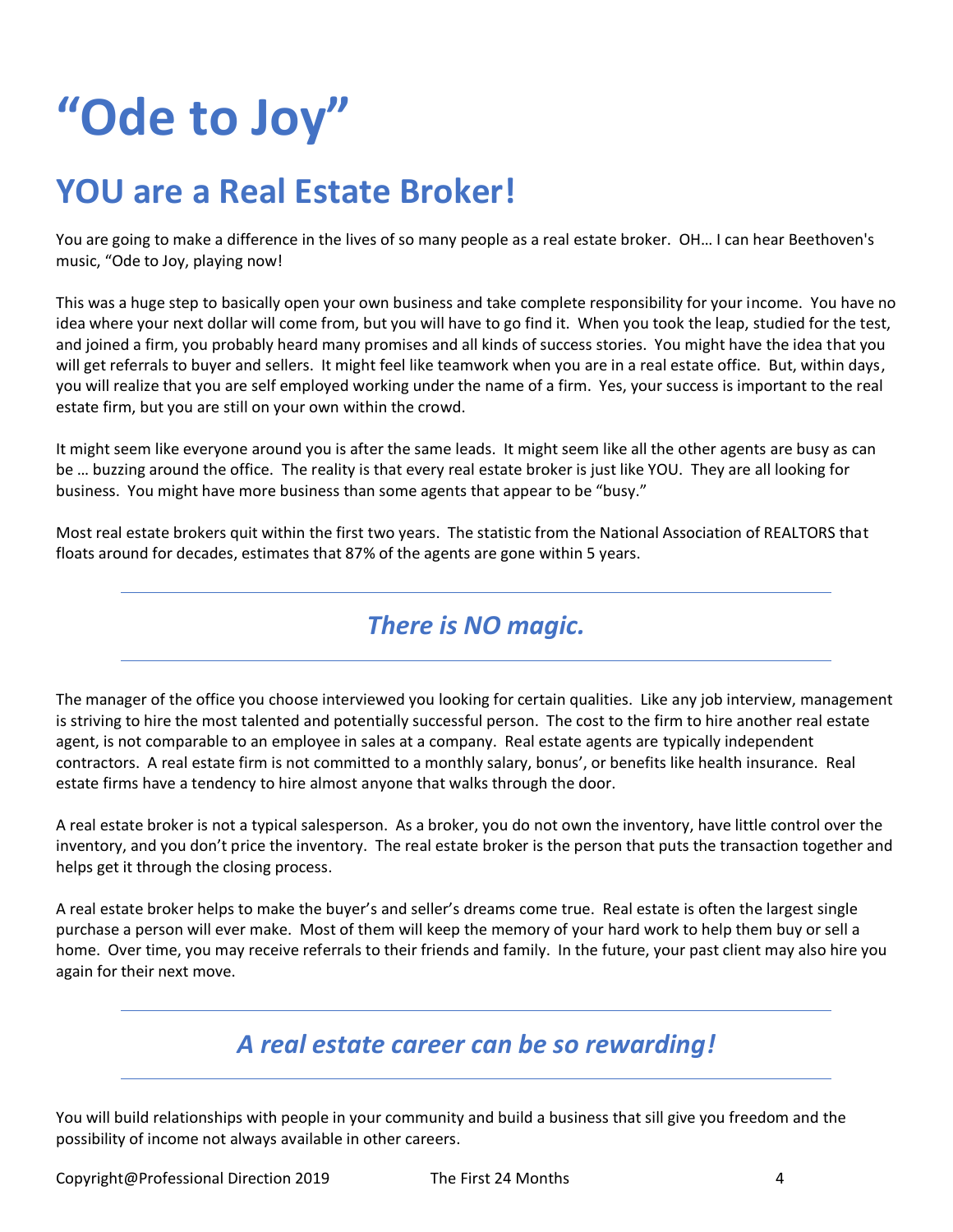# **Yikes!**

## **How Will I Make Money?**

You chose a career with no income guarantee and very little training for the promise of income potential. It was an extremely courageous move that just could pay off for your future. Your income is completely up to the decisions that you make. Your business success depends on the direction that YOU take it.

There is NO SECRET to success in the real estate industry. Promises for success are found everywhere from management to speakers to people selling every kind of magic potion. Your career is totally dependent on the number of people that you interact with so that they choose you when they think of buying or selling real estate.

The opportunity to create a successful business is right in front of you. What is so awesome about a real estate career is that you create a daily job doing what you want to do on your terms.

> You set your boundaries. You use the talents that you have. You work at your pace. You have no "boss" in the traditional sense. You have complete freedom to create your own business.

This can translate into success when you list and sell or lease real estate. But, it is not "easy." The general public has the perception that the life of a real estate broker is so easy and the commissions so high!

*You only make money when you broker a transaction.*

The bottom line is that you must connect with people constantly in order to find prospects to buy and sell real estate. Those prospects will primarily be within your sphere. Your business will originate from people that you know that know people that then know you. Those people need to CHOOSE YOU. You can't grab them and get business!

If you want to make money, then figure out a way to connect with people today. And after connecting, have a plan to connect in the future. Many times, the people in your sphere have a memory like a goldfish and won't remember you sell real estate. You need to keep in front of them so they CHOOSE YOU!

It is better to ask people about what they are up to than to talk about the real estate market. It can be easier to have a conversation when someone when you tell a short story about a real estate issue than to talk about the market Real estate brokers often blurt out, "I am a broker and can list your house."

Most brokers plateau around 5 to 7 years. At that point, many brokers are reluctant to try new ways to build their business and they aren't marketing as they used to when they started. So, this is the time you need to get to work.

The goal is to create a business that builds with referrals over time. Far and away the majority of successful agents in business over 5 years work with referrals almost exclusively.

It is not easy to be a real estate agent and build a business, but the rewards are worth it … only if you really have a passion for the business!

Copyright@Professional Direction 2019 The First 24 Months 5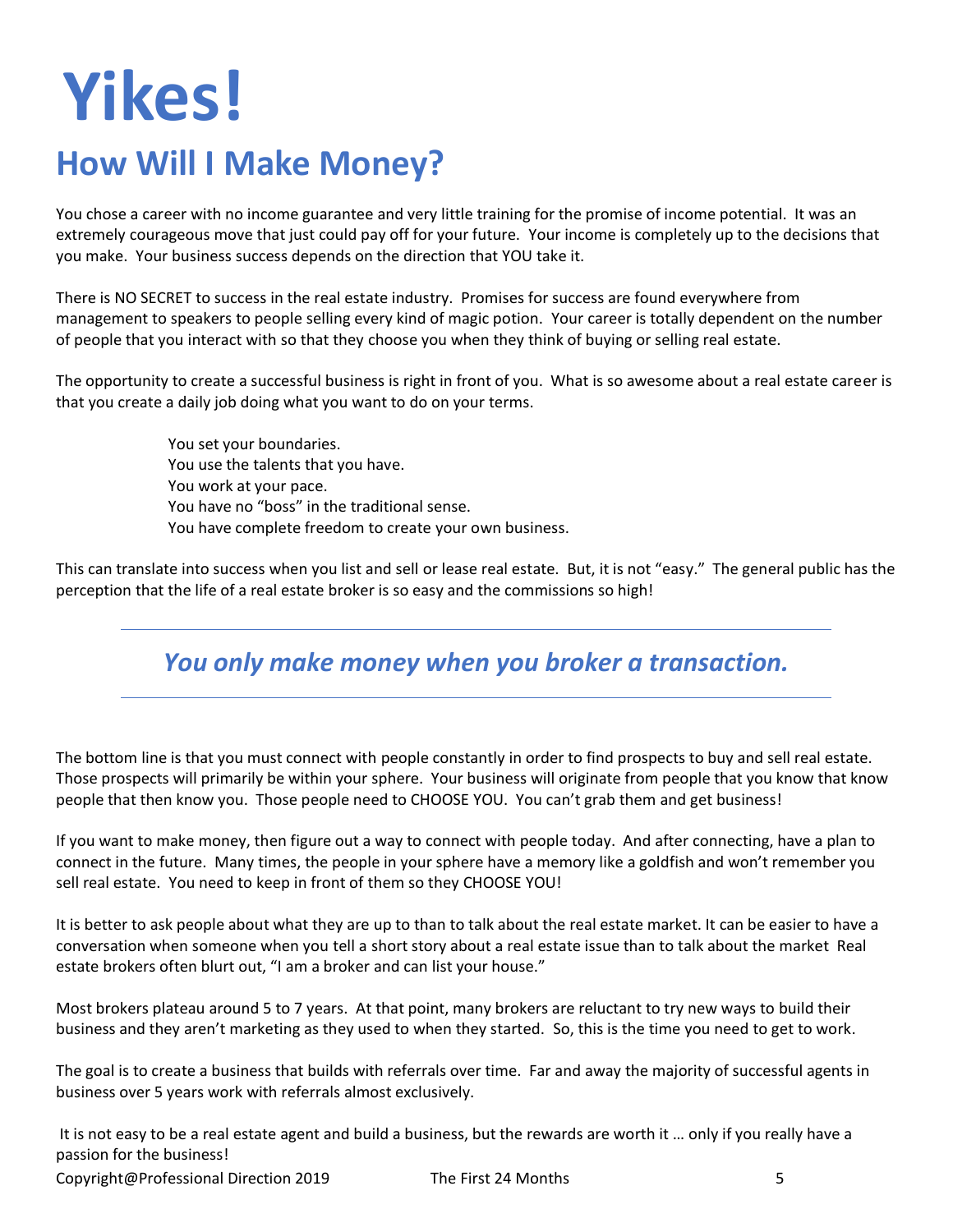## **Where are the Prospects?**

## **Everyone You Know is a Potential.**

Everyone that you know and everyone that knows you is considered your "sphere." You are connected to everyone in your sphere in a handful of ways. Think about the different aspects of your life. You share a variety of interests and connections with your sphere. For example, most of the people you have in your world came from:

Family including all your relatives, Work affiliates from your past employment Church, book club, athletic club, artists groups, etc Neighbors including parents of friends of your kids Friends who share interests include other parents, others that love sports, friends that travel, etc. Friends that are alumni from college or high school.

If you were to draw a spider with legs, most all the people in your sphere would connect to the body with one of the legs labeled from the group above. A spider has 8 legs. The people in your world come to you from one of 8 groups.

Robin Dunbar, a British anthropologist, did a study years ago on primates to determine how many they socialize with. Then taking that information along with the size of their brains, he figured that humans socialize with an average of 180-220 people. About a dozen years ago he studied the Christmas cards that people in England sent out. Those in the study sent out an average of 153.5 cards.

Facebook connects more people around the world than a person can even imagine in his head. Studies have shown that the average Facebook user has about 150 friends.

There are people that have more or less than these numbers, but a good sphere for real estate brokers should be a minimum of 150-200 people. These are people that you mutually know the first name of each other.

### *Any life changing event in your life is usually shared in some way with over 150 people in your life.*

### *Think of marriage or birth of a child or even… death.*

"Hey, I'm a real estate broker. Do you want to buy or sell a home?" This kind of statement is also not a good pick up line when looking for a date either! Saying it out loud in a pub, "I'm single. Want to buy me dinner?" This could cause people to avoid you when they see you coming or you attract the wrong type.

Here's the thing… You now know what the industry is like "behind the scenes." You can tell everyone that now with this knowledge, they are better off working with someone that they trust!

You want prospects to CHOOSE YOU and not be the one chasing them. You need to care more about them than they know about your business.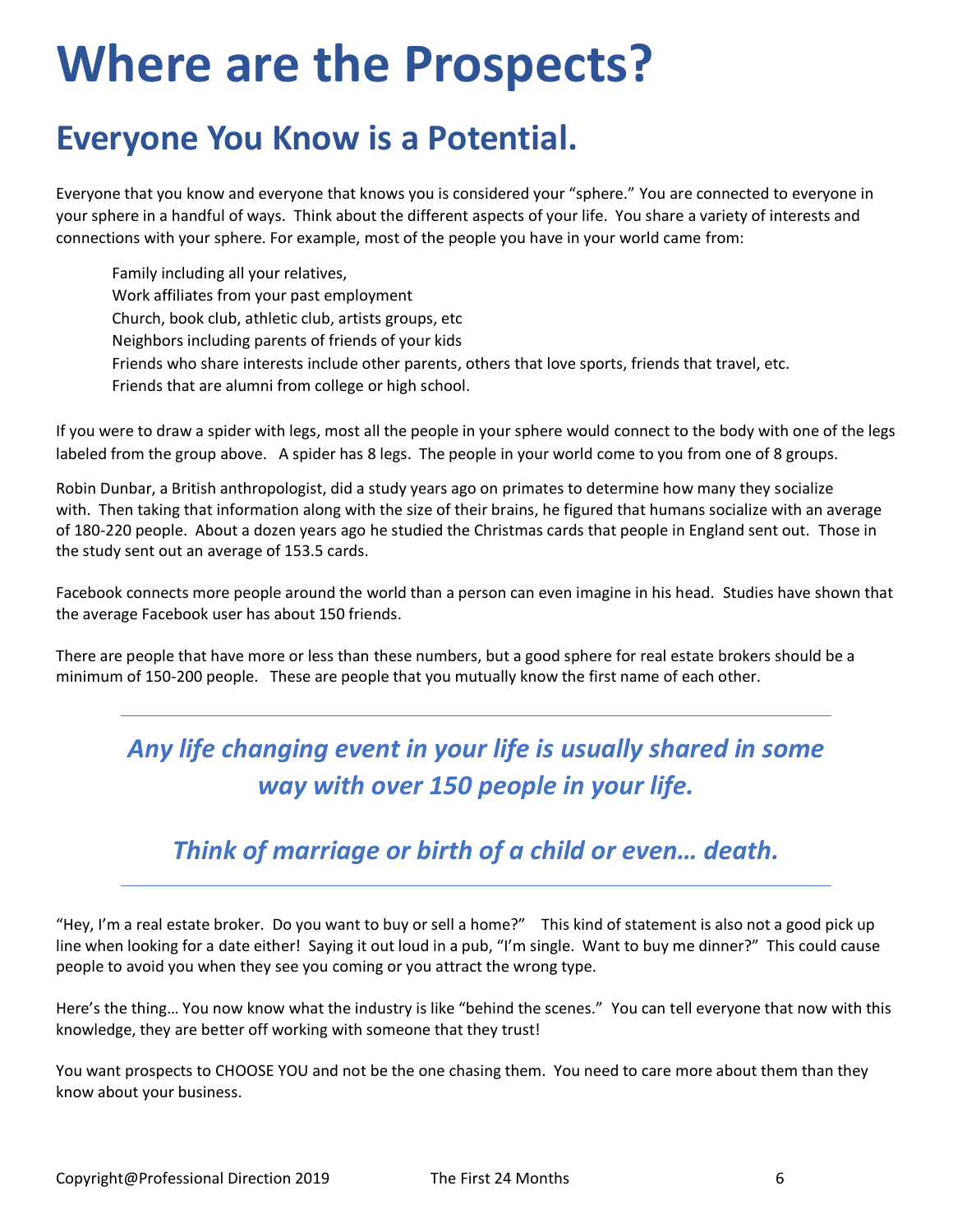## **Creating your Sphere**

## **Rounding up their Contact Information**

Absolutely THE most important activity you can do as a new broker is to work on a database of your sphere.

Recently, I chatted with several new brokers who were licensed for about a year. None of them had a decent database. But, here's something to remember… few experienced brokers have a really good working database of their sphere. This is often the "make it or break it" dividing line. With about 70% of the new agents leaving the business in the first few years, this is one thing you can do to create a real estate business. Start now. Work on that list every day.

Do not go out and buy any expensive program or CRM (Contact Relationship Manager). There are articles and sales promotions to try a CRM that will help you keep track of your sphere and your time. They can cost you a minimum of \$50 a month. That translates to over \$500 a year. It is a serious investment. It does NOT bring you leads or future income. It is like paying for expensive colored file folders for a file cabinet. Only when you have an *extra* \$500 do you consider spending money for something you can do free. Don't fall for programs that are *free* for the first month. Ask lots of questions before using a corporate CRM. If you work with a team, make sure you "own" your contact list.

Use a simple program such as Excel or Google docs. You have access to free programs. Collect the names, addresses, phone numbers and email or everyone that you know. You will not have all the info you need right away. You have a calendar on your mobile phone so you can create your own notifications to call 3 of the people in your sphere daily, for example. You don't need an app to tell you to do this!

#### *Your database is as important as your car!*

You may want to add a column that indicates how you know the person. For example, add an "F" for a family member, "C" for someone you know from church, "N" for a neighbor. You need to start with a minimum of 25 names and get over 100 in the next 60-90 days working towards your 150-200 as a goal. You are shooting for people that know your name and you know them.

Think of family and close friends. Add your doctors and insurance agents. Consider people you know from clubs, neighbors, and past colleagues. You will be able to get many names from your Facebook friends.

If you don't have the address or the email, you can work on getting that information, but add the name to the list. One way to get emails is to send out a postcard with a photo… the first 20 to email back with the location get a "gift." You just got their email!

Your contact database will feed you for the rest of your career. Your car is running on empty if you don't have gas in your tank. Your business is in the same position. That database is like gas in your car fueling your move forward.

You need that list! It is gold.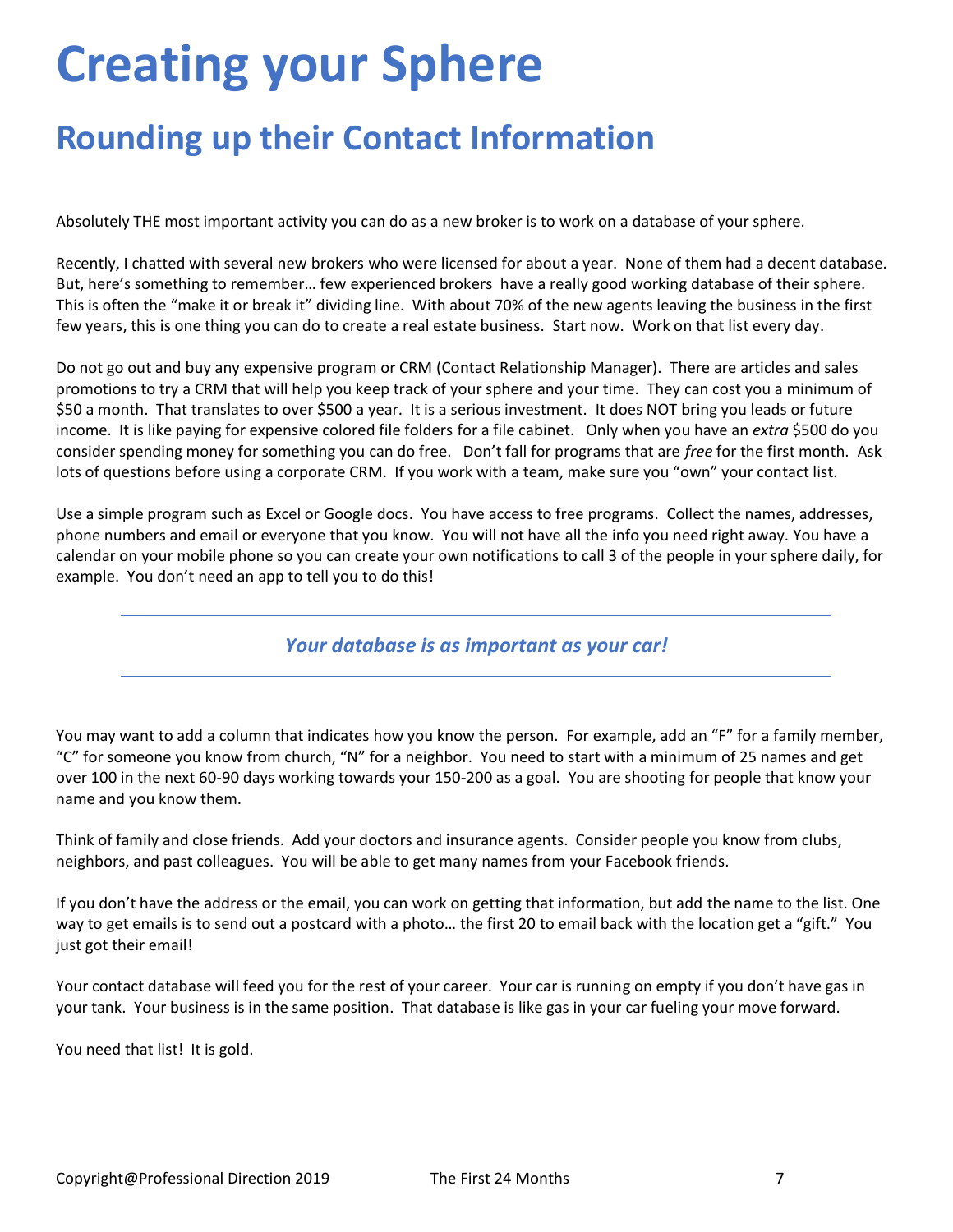## **Who are you?**

## **Why Would Someone Choose to Work with YOU?**

Know thyself! The most important thing you should know is what type of talent you bring to the table. You should know why someone would choose to work with you? Each one of us is totally unique. There is no magic set of qualifications that is required in order to be a successful agent.

#### *There is no shortage of real estate brokers in Washington State!*

There are over 40,000 real estate licensed brokers and managing brokers in Washington in 2018. Add to that the approximate 8600 brokers that are inactive. Almost 10,000 people took the licensing exam in 2017. Only about 6000 got their first license. In 2018, over 7000 took the exam and 8600 were licensed. There is no shortage of real estate brokers.

Why would a prospect choose an agent to work with? Why would they choose you? You have competition. What do you have to offer to your prospects? There are brokers that are very successful. There are large teams inside offices. There are brokers that just wait for the phone to ring. There are brokers that spend gobs of money on advertising and branding. There are young brokers who embrace all kinds of technology. There are brokers that are well known in your community. And, there are many "loser" brokers.

Thousands and thousands of people enter this industry. Some say that when you are in a group of real estate brokers, about one third are new, one third are on their way out, and one third will stick around. What makes a person stay in the business is not necessarily their income. The qualities that make up a "good" broker vary, and it is difficult to put successful agents in one category.

Look around your real estate office. Step back and think about what qualities you think the top brokers have that contributes to their success. We really don't know what their own spirit contributes to their success. From the outside, it is sometimes clear why they are attracting business.

What you do need to know is what YOU bring to the table. What great positive characteristics that you possess that will contribute to your own success. It is so easy to find attributes that negatively affect your personality or the way you do business. Look in the mirror and find the good personality traits you have.

You need to "own" those characteristics. You have just as much going for you when you meet with a buyer or a potential seller as any experienced real estate broker! Don't be intimidated by other brokers. Know what sets you apart and tell the potential client!

*You have has much going for you when you meet with a potential client* 

#### *as any other experienced real estate broker.*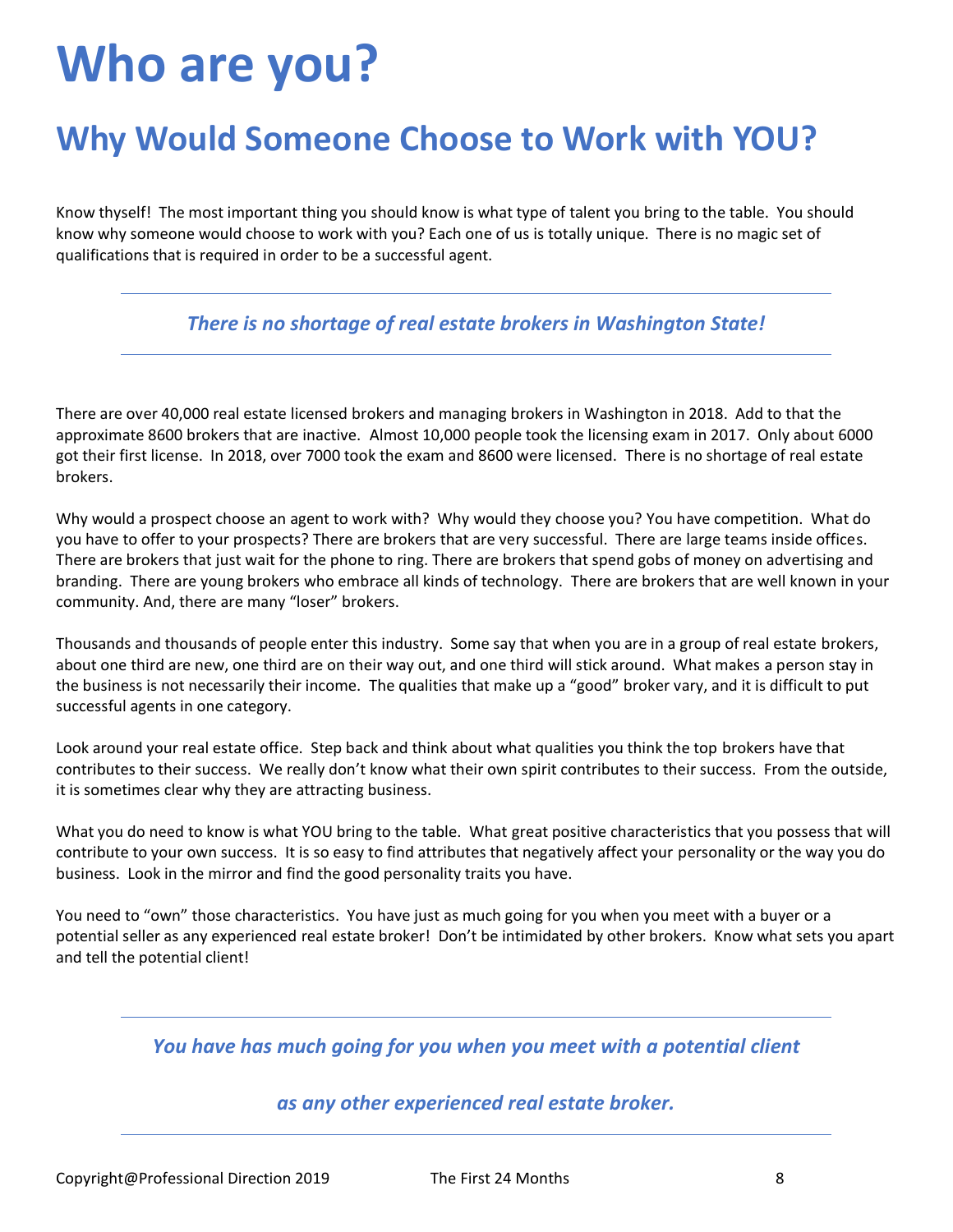Sometimes, newer broker try to be like other brokers. Trying to change to meet another standard or to be someone you are NOT is not an effective way to grow. It is more effective to understand what qualities that you have that you can improve upon and use effectively.

What do you admire about the real estate brokers that you work with? What do you question about other real estate brokers? What characteristic or trait do you think you need that you don't have?

List 5 things that you think make you an awesome real estate broker. You need to be confident about these attributes. Avoid cliché type words like "professional."

- 1. \_\_\_\_\_\_\_\_\_\_\_\_\_\_\_\_\_\_\_\_\_\_\_\_\_\_\_\_\_\_\_\_\_\_\_
- 2. \_\_\_\_\_\_\_\_\_\_\_\_\_\_\_\_\_\_\_\_\_\_\_\_\_\_\_\_\_\_\_\_\_\_\_
- 3. \_\_\_\_\_\_\_\_\_\_\_\_\_\_\_\_\_\_\_\_\_\_\_\_\_\_\_\_\_\_\_\_\_\_\_
- 4. \_\_\_\_\_\_\_\_\_\_\_\_\_\_\_\_\_\_\_\_\_\_\_\_\_\_\_\_\_\_\_\_\_\_\_ 5. \_\_\_\_\_\_\_\_\_\_\_\_\_\_\_\_\_\_\_\_\_\_\_\_\_\_\_\_\_\_\_\_\_\_\_

Then, you need to let every prospect how these attributes will contribute to their successful real estate transaction. How will you make a difference in their transaction.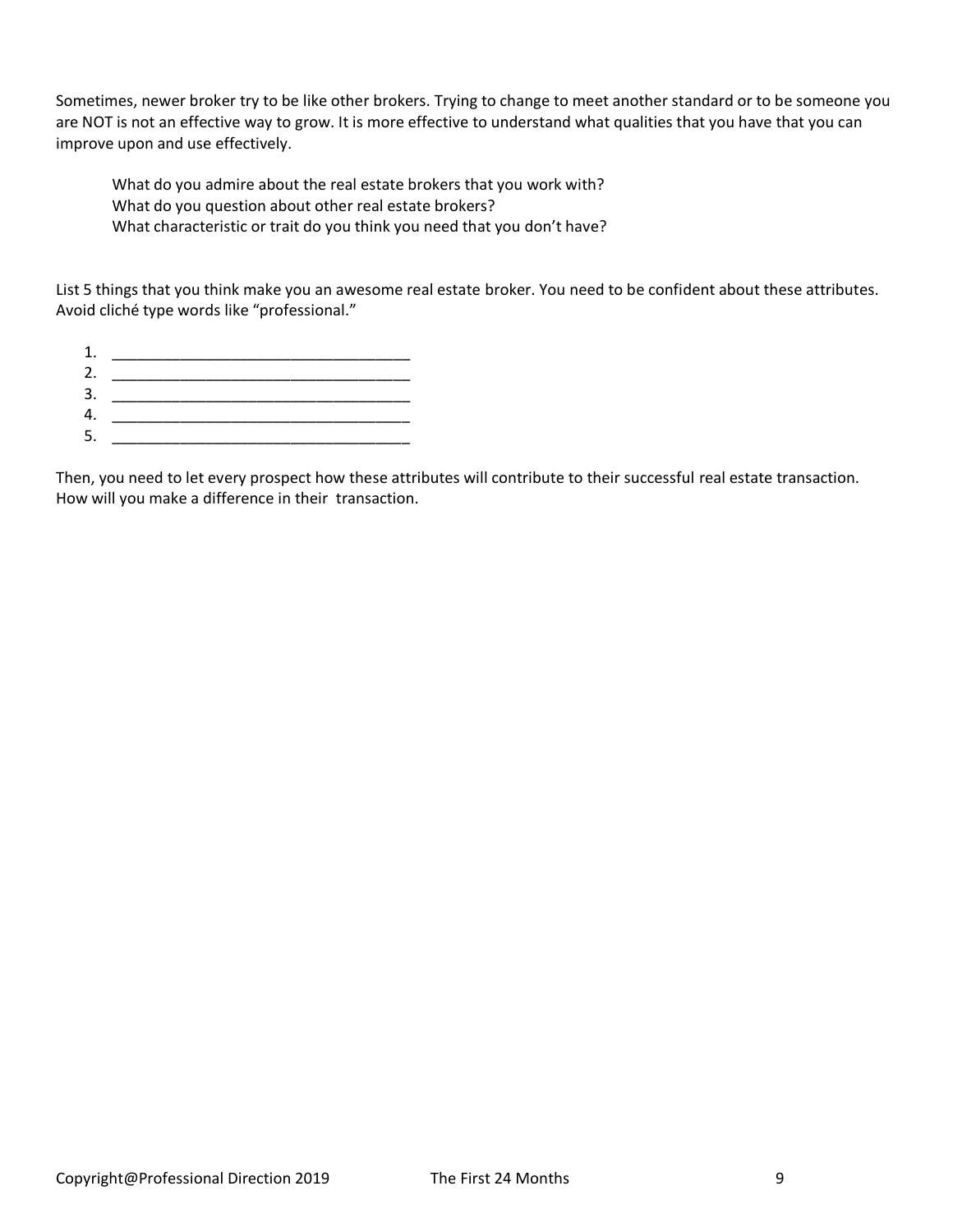## **Start Connecting**

## **People Need to Hear from You!**

Look at that list of names you have on your database. Whatever number of names that you collected is ok to use for a starting point. Start now! Connect!

You need to connect with every one of the people in your sphere on a regular basis. This is the key to your success in this real estate business. Your connections must be consistent. They also cannot be a robot. An automated call or a bot replying to a question on a website is not a real connection because that is not mutual, and it is not about the other person.

Making consistent connections with people that you know is a powerful way to build your business. You are not selling anything. You are connecting and learning about each of them. What can you do for each of them?

We are not in a sales situation where we have a pizza to sell and people either buy the pizza or not. We don't have a product! We are in a service industry. We are here to help others realize their dreams.

People move on the average every 5-7 years. Some people never move, but they have children that are buying their first home or a parent that needs to relocate.

The Pareto Principle is commonly referred to as the "80/20 Rule." In this industry it applies to just about everything. Twenty percent of your carpet gets 80% of the wear, for example.

*20% of the people that you know have a real estate question you can answer!*

Look at that list of your sphere. Vilfredo Pareto did a study on the peas growing in his garden. He found that 20% of the pea pods produced 80% of the peas. He is credited with the Pareto Principle which is more commonly known as the 80/20 Rule. For example, 20% of your carpet gets 80% of the wear. Of all the people you know about 20% are potential prospects. Know that 20% of your friends and family need you. Of the people in your sphere, 20% will be responsible for 80% of the referrals from your sphere. Right now, they are thinking about real estate. They might consider moving up, out, or in!

The more you learn about everyone in your world… in your sphere… the more that they will connect with you. Genuinely get to know your friends! Make a note of one aspect of their lives in your database. For example, ask a few similar questions about their families, sports or a hobby. This will also help you remember them!

You are not a salesperson. A transaction is brokered, and the agent performs a service. Real estate is not like a retail product like a pizza for sale. People either buy the pizza or not. In real estate, we don't even have a product. We are in a service industry. We are here to help others realize their dreams or help them with financial decisions regarding real estate.

If your friends and family don't work with you, they quite possibly might get some other "loser" or a real estate broker who doesn't treat them as a very special client. You must let them know you are available. You are the best real estate broker for each person in your sphere. You must believe that! But you must do that by getting to know them better so that they CHOOSE YOU!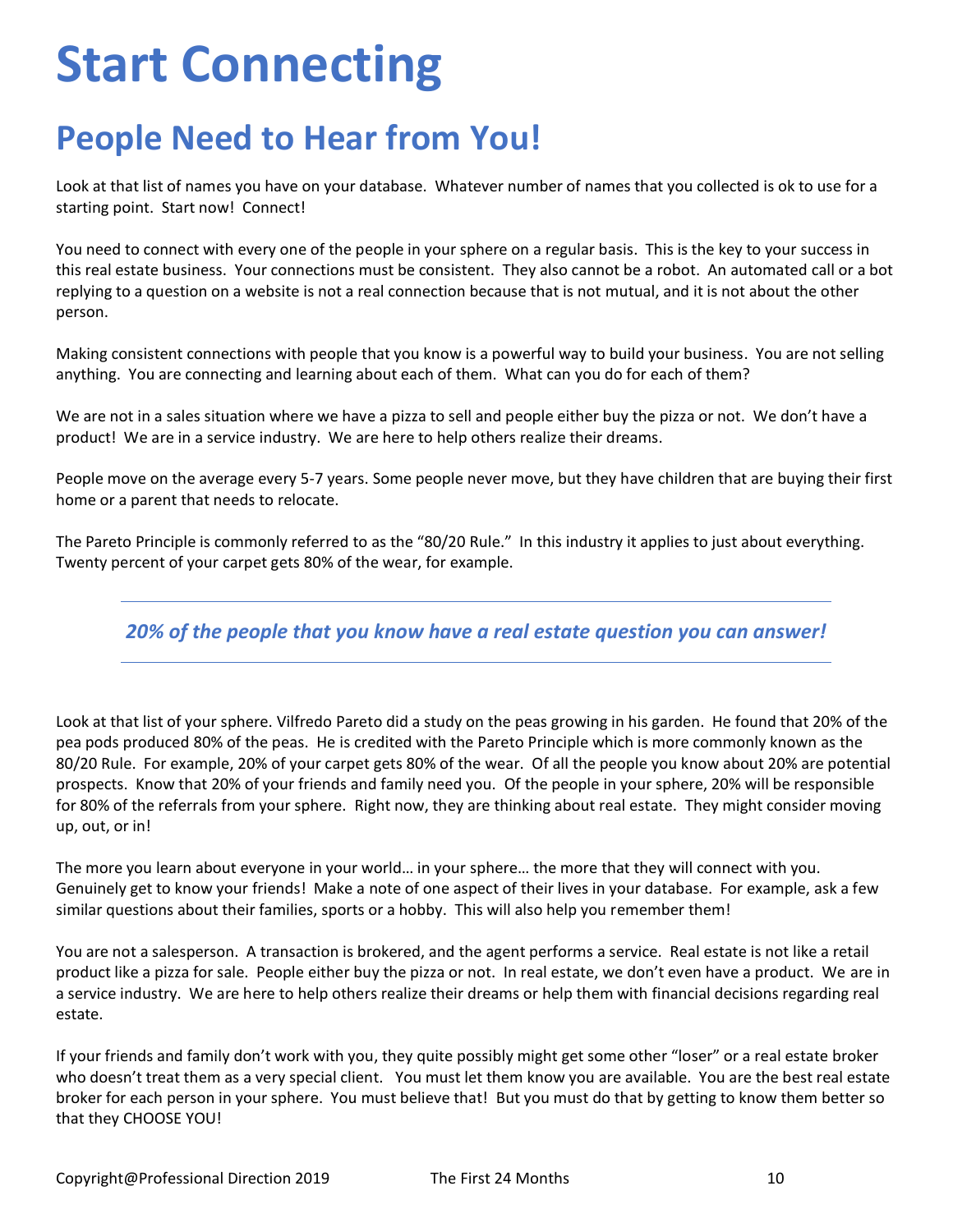Research by Brian & Buffini yielded the following insights about [referrals](https://www.ixactcontact.com/blog/8-incredible-stats-about-real-estate-referrals/) among real estate agents:

- 25% of agents generate more than 50% of their annual business entirely through referrals!
- 88% of buyers claim they would use the same agent or refer them.
- The average agent earns 42% of their business through referrals!
- 82% of ALL real estate transactions are REFERRALS!

Make a goal for the week to connect with a certain number of people in your database. That number should most likely be ten people.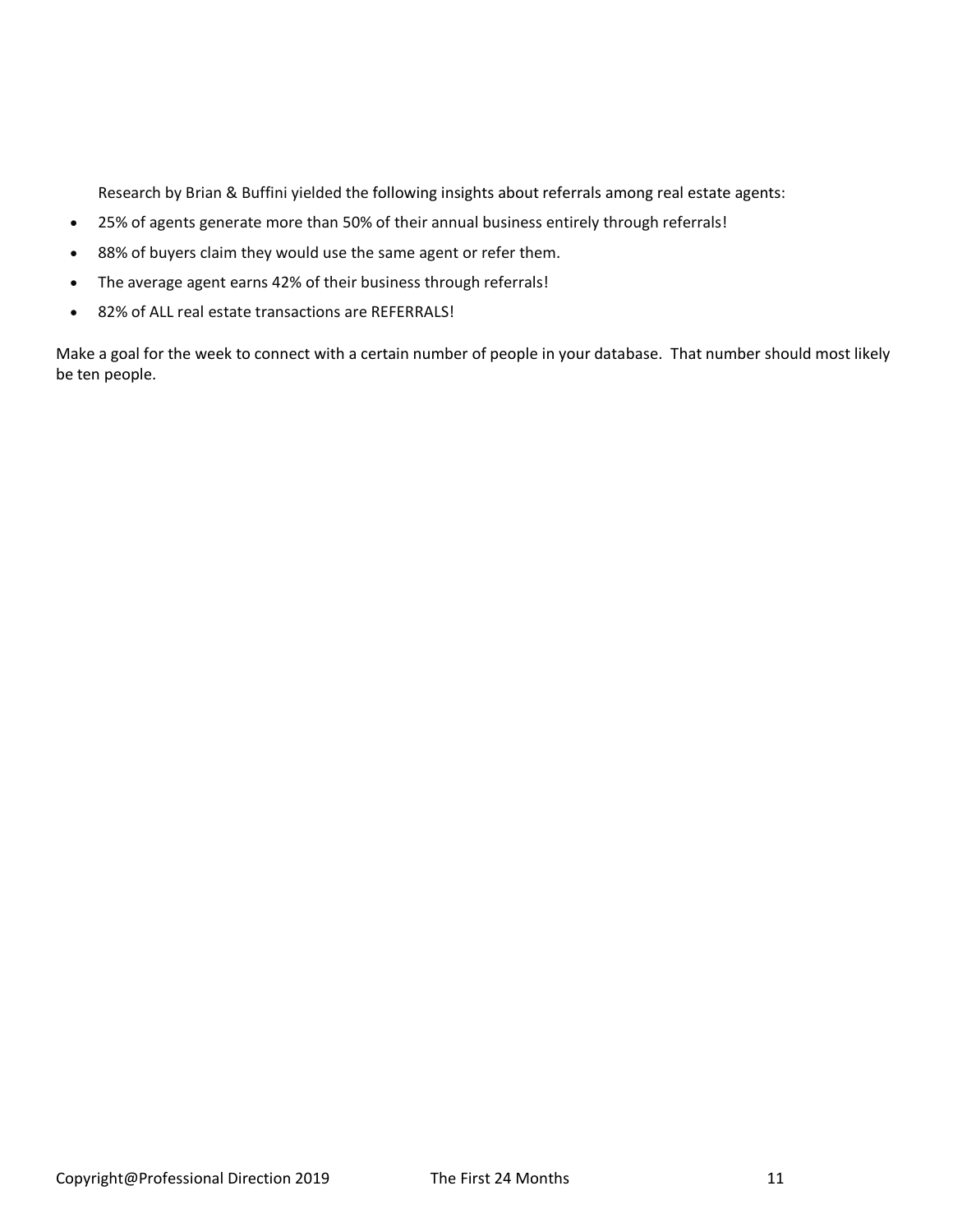## **Put that Credit Card back in Your Wallet**

## **Don't Think You can 'Buy' the Business**

Just about every day as a real estate broker, you will have offers to purchase something to "supposedly" build your business. These offers will come to you in the mail, at the office, over the phone, at seminars, over email and from an agent sitting next to you.

Every single opportunity will have promises attached. They are empty promises and there is no guarantee that they will make any difference beyond building up your debt load.

You will have the opportunity to buy everything from branding, websites, SEO, business cards, car banners, signs, flags, pens with your name, and the most teasing advertising… lead generation.

There is virtually no successful agent in the industry that can say that a credit card is the direct cause of their success in the industry. There is nothing that you can buy to create a business.

Yes, you should have a basic website. There are lots of options without draining your bank account. You do need business cards and for sale signs. A decent computer and a mobile phone. The basics.

You do NOT need fancy branding. Look in the mirror. YOU are more important than any branding. You are your own "brand."

*A fancy car, unique pens, branding, or automated social media posts will not get you any closer to a prospect …*

#### *than a train ticket can get you to Hawaii.*

The carrot dangles with a teaser that says words like, "guaranteed qualified leads." Really? Think about that. Do you ever want to be a "lead?" Do you intentionally give out your name, phone number and email out to a stranger and yearn for a salesperson to call? Where do these leads originate?

#### *Would you want to be a 'lead' that is sold to many salespeople?*

There is NO shortage of real estate brokers. Virtually every person knows someone in the real estate industry. You knew someone in real estate before you became a broker. Your friends all know more than one real estate broker. You have competition.

Are there hundreds of prospects in your town that are sitting at home thinking, "I wonder where I can find a real estate broker?"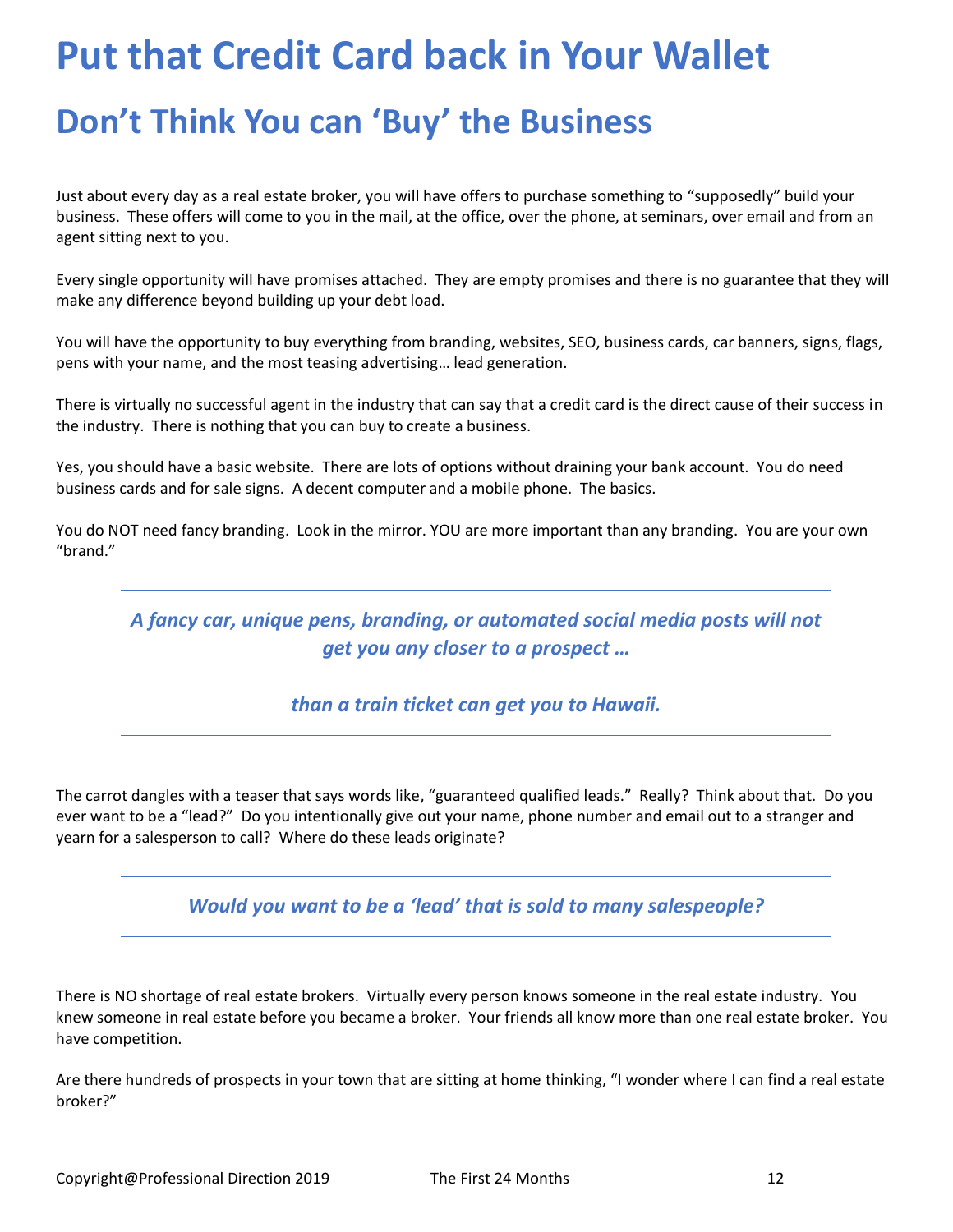Are there dozens of prospects in your area looking and to find a website where he/she can enter all his/her contact information in hopes a real estate broker will reply as soon as possible? Is that a smart way to find a broker? Do you think there are lots of people doing this? How many brokers will get the prospect's contact information? Why would a stranger choose you as his/her broker?

So, ask yourself, "How qualified are the leads? Are they waiting for my call?" Think about your own town. Look at the number of sales recently. How many people do you think are looking for a house or considering a sale this month? Are they going to look for a broker first by giving their contact information to a computer or on a contact card. Are there maybe 50 potential prospects in your area? Do they all know a real estate agent? If 10% don't know an agent, that is 5 people looking for one. Look at the number of agents that want that lead!

What is the return on the investment?" Before you are sold on lead generation, go chat with a few successful real estate brokers about lead generation. If it was such a good investment, why aren't they shelling out thousands of dollars for lead generation?" The ones that are spending that money will say it is fantastic, until they quit. Then they will tell you that it wasn't worth it. Will they quit? Those zip codes are constantly being sold and re-sold.

So, put that credit card back in your wallet and go out and talk to people you KNOW! Enter them in a database. Send them fun things to read. Post on Facebook photos that are engaging.

Then go out and get to know more people!

*You ask, "Where do I find business? Where are the prospects?" That is the key question for the rest of your career in real estate! The answer: You already know them. Go chat with people in your own sphere.*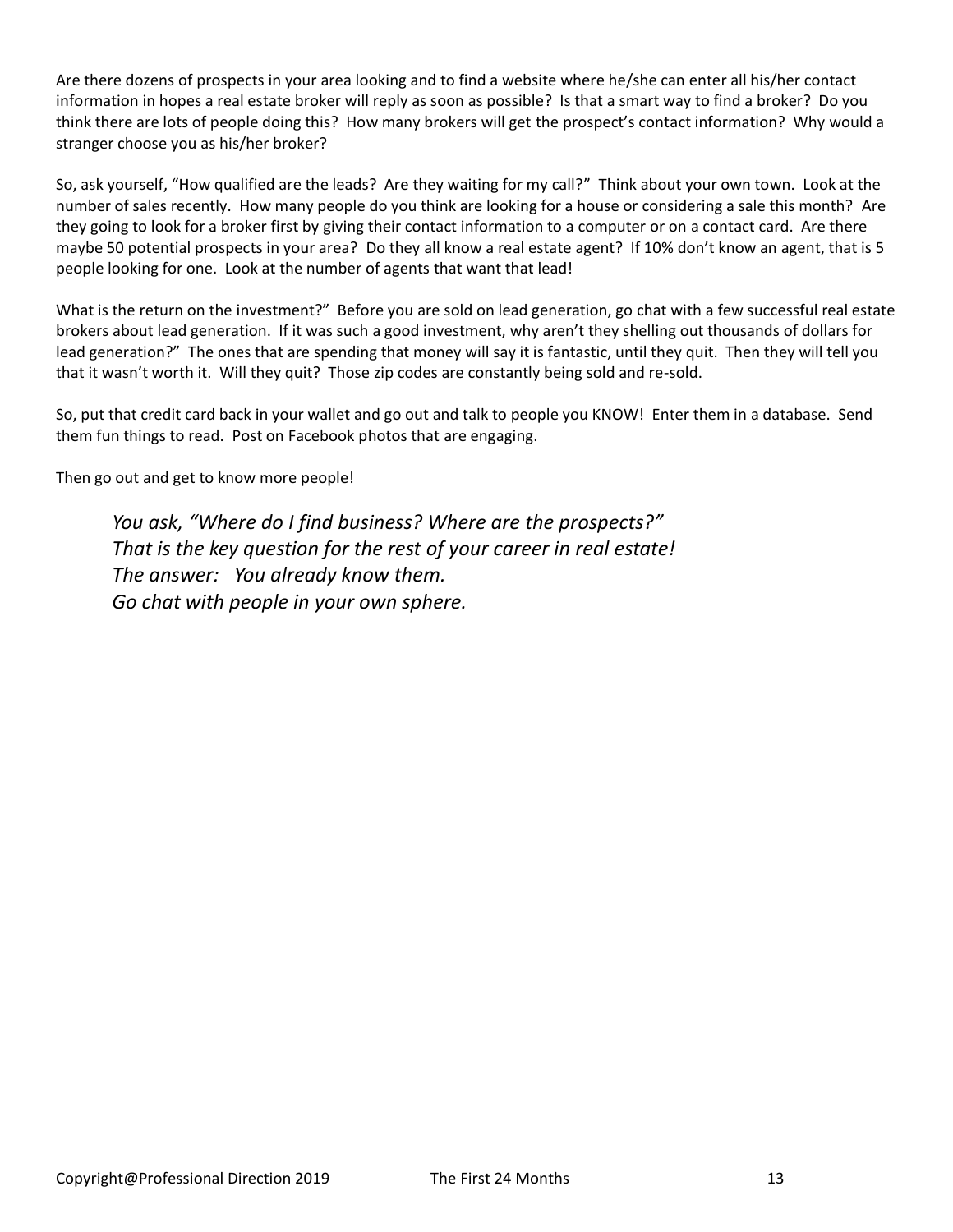## **New Prospects are Everywhere**

### **Go Generate More Leads**

Look at that list of names you have on your database. This is your starting point. There is no time to wait. Connect with them!

You need to connect with every one of the people in your sphere on a regular basis. This is the key to your success in this real estate business. It is just the connection. You are not selling anything. You are connecting. They are also the source of more leads! They have friends and family!

People move on the average every 5-7 years. Some people never move, but they might have children that are buying their first home or a parent that needs to relocate.

There are prospects all around you. They can be in your neighbors' houses, at your last job, at church, or at the athletic club. They don't have signs on them identifying them as prospects. They might not know that they are potential prospects. The more people you get to know, the more potential leads in the future.

Is a person that filled out a website form in order to view a listing a better prospect than a neighbor who just got a job relocation? The best and most qualified leads are those that you create!

#### *Target for the Business that YOU Want!*

Oh, every real estate broker dreams of answering a ringing phone or finding an email with a request to list a million dollar house priced competitively with a large commission. That is a dream unless your marketing and presence online creates that.

> *When I registered on Zillow.com to correct the information that the site had about my house, I was signed up for automatic email messages. On a regular basis, Zillow.com sends me an email about how much the value of my house goes up or down. Regardless how accurate that number may be, I still read the email and click on the link.*

*When my kids post photos of my new grandbaby, I click right away to see the updates. People do read emails and social posts that in some way interest or connect to them!*

Are you sending emails out to your clients? Do you have a website or interesting Facebook page that your clients read? How are you connecting with people on a regular basis? It doesn't have to be all about real estate! Topics can include gardening, books read, being a sports fan or joining the gym. Posting links to articles about real estate or staging or economic trends is NOT really communicating with your fan base.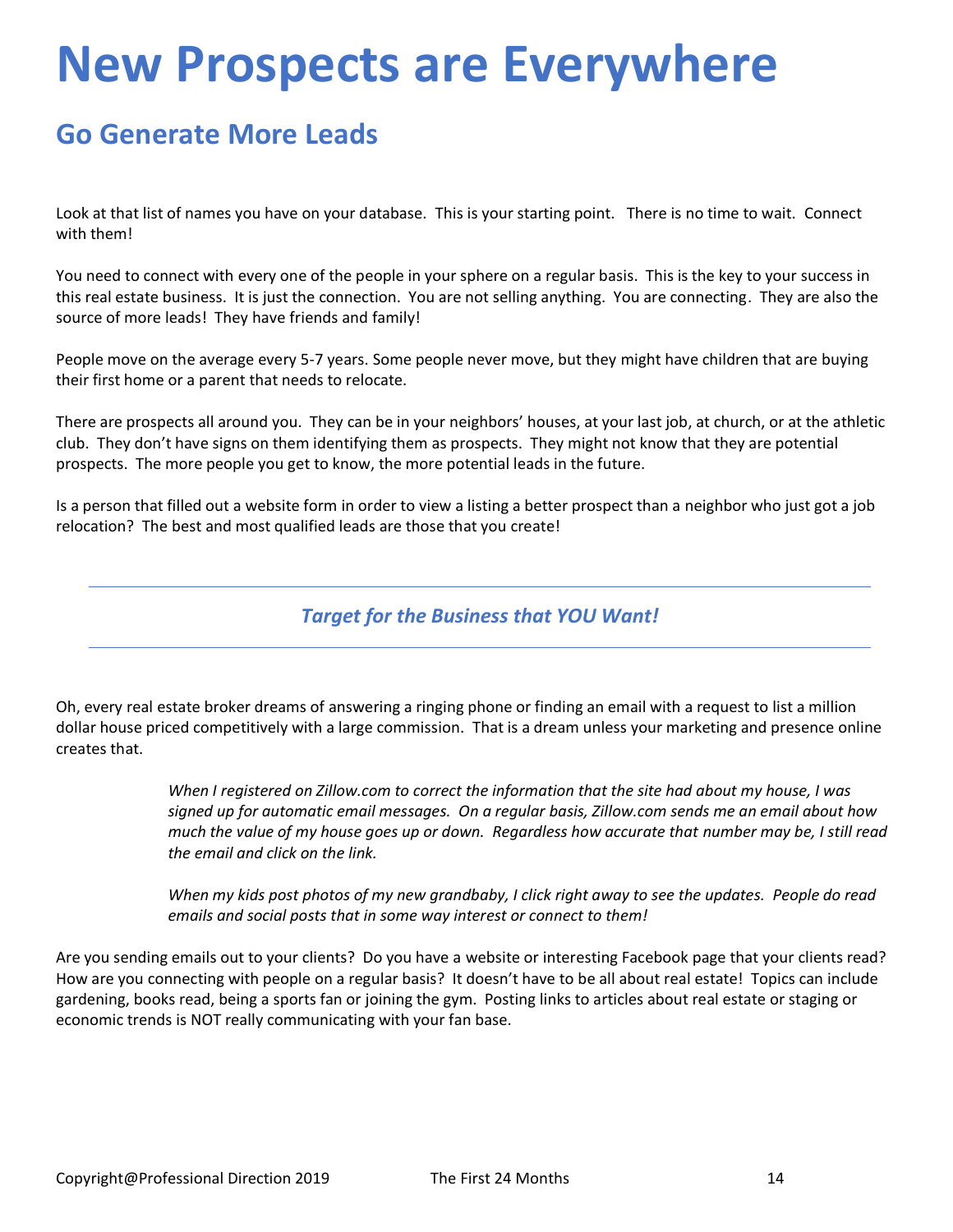Sometimes the hardest part is trying to decide what to write if sending an email to clients. Often, real estate agents think that information needs to be on topics like trends in the industry, ways to prepare a home for sale, or how to save for a down payment.

Sending out an email to your fan base will get MORE attention if it is about; the last house your sold, how the market is changing and it is affecting value of properties, how the lock box works, and the number of pages of the last purchase and sale agreement you wrote. Consider making your communication more about your world in real estate and how it connects to your fan base. THAT WILL MAKE A DIFFERENCE!

Sending out bulk emails often requires an email program. Mailchimp.com is free to a certain point. Constantcontact.com is also good for a nominal fee. If you send out emails to a large list, your email program will not be happy. So, you need to have a bulk email program. OK.. spend the least amount of money you can!

The best emails you can send are NOT canned ones that you purchase. AVOID links and material written by others. Think of three topics that might be of interest. They could include:

How the real estate market is more active in the spring.

Three things a home inspector has found commonly in homes you have listed.

Three reasons why sellers are moving… out of state, down to smaller home?

How you love making your lawn look beautiful in the summer.

List the beaches in the area that are your favorites

Places that you dream or have visited.

The last few coffee shops you visited.

How you last listing sold for so much more than the Zestimate.

Make sure that any email you send has something personal about you or your life or your own real estate transactions.

If you don't send out emails every week then you might consider a website and link it to emails and social media.

A blog is just another name for a website with the newest technology. It can also be a Facebook page that is interesting. Blogging could be compared to being a columnist. You can easily make your thoughts available to hundreds and maybe thousands of people. This can get you more exposure than you could ever dream of getting by throwing a photo of a listing in a homes type magazine. Here you can put your personality right on the page. A blog is a website that has newer more interactive technology. You can have a website that is about real estate, about a neighborhood, about local events, knitting or fishing, or your rambling thoughts. You can have more than one blog. A blog can include writing, photos, video, charts, and more.

You can start a website for free in a matter of minutes from a number of sites. Wordpress.com, WIX, and blogger.com are some of the most common free sites. Eventually you can choose a name and register it on GoDaddy.com or NetworkSolutions.com, find hosting and pay for a custom blog. But, it is best to start free. Do not get sold on subscription blogs with someone else writing and sending links. They are then sent out to you list, your facebook account, twitter and other sites. It is not authentic.

In the future, all information will be on the internet. Right now, there is more content online than any library in town. There is no lack of information. For all the people that question the accuracy, are not aware of the millions of people that are right there to correct inaccuracies. So what people need is not more information.

Your fans are looking for how **YOU** filter the information. They want to know what you find interesting and appropriate to share. They want you to be authentic. Don't send them a recipe for a dinner you have never cooked unless you are asking them to make it for you.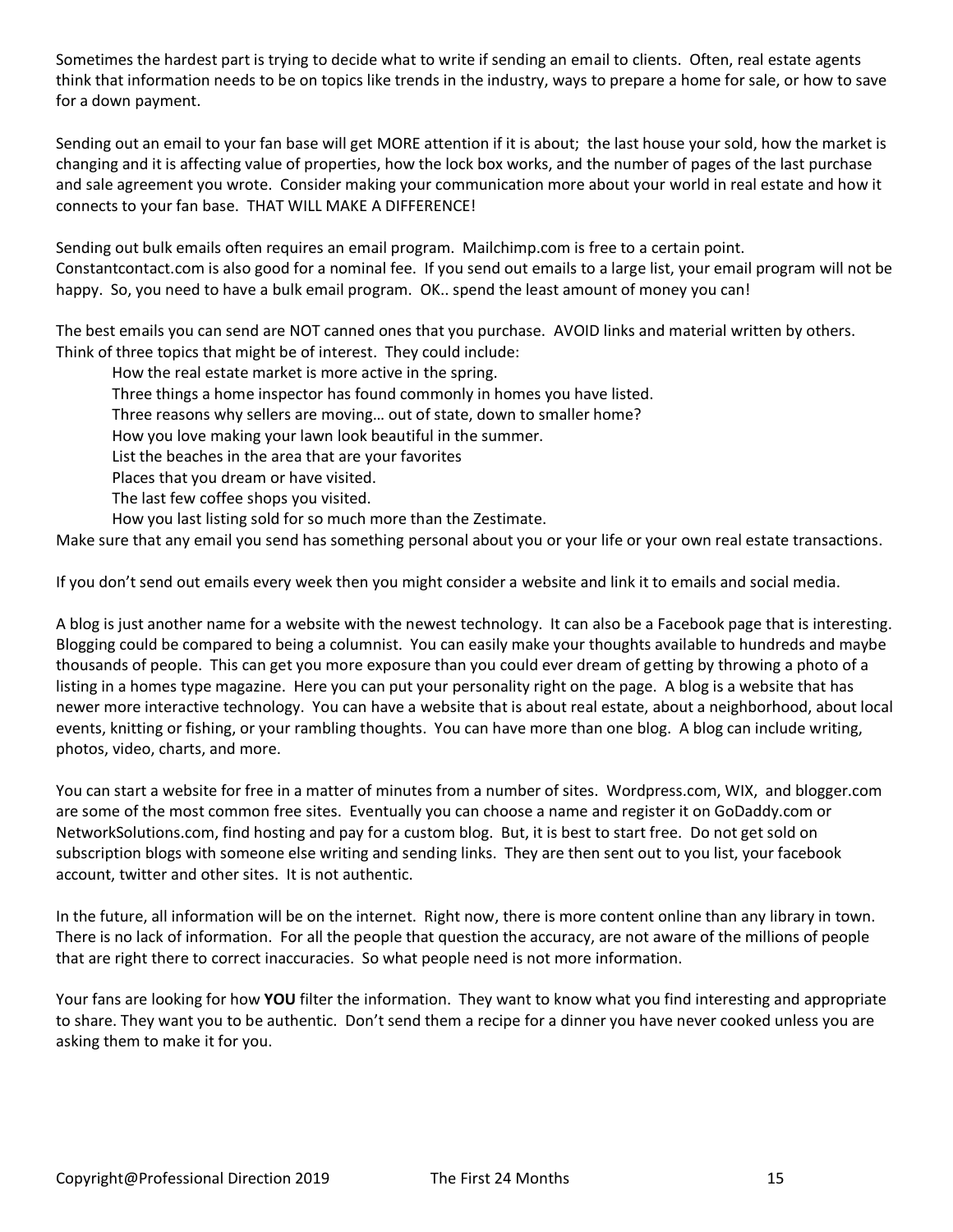Having a website is important because you can create a conversation online or one that connects offline about what you are passionate about. It could be real estate, your neighborhood, a hobby, sports, fishing, crafts, photography or books. You can have more than one blog.

Once you sell someone a house or if they are just not in the market, they will not go to your website to read about real estate. But they will read information on the market through your eyes. They will follow an interesting blog about their town. They might be fascinated about some extracurricular activities that you engage in.

In order to have readers for your blog, it is important to promote it. Make sure that you have links on every email signature. Add blog address to business cards. Make a QR code with the link to your blog on your listing flyers. You need to bring the readers to your blog (website.)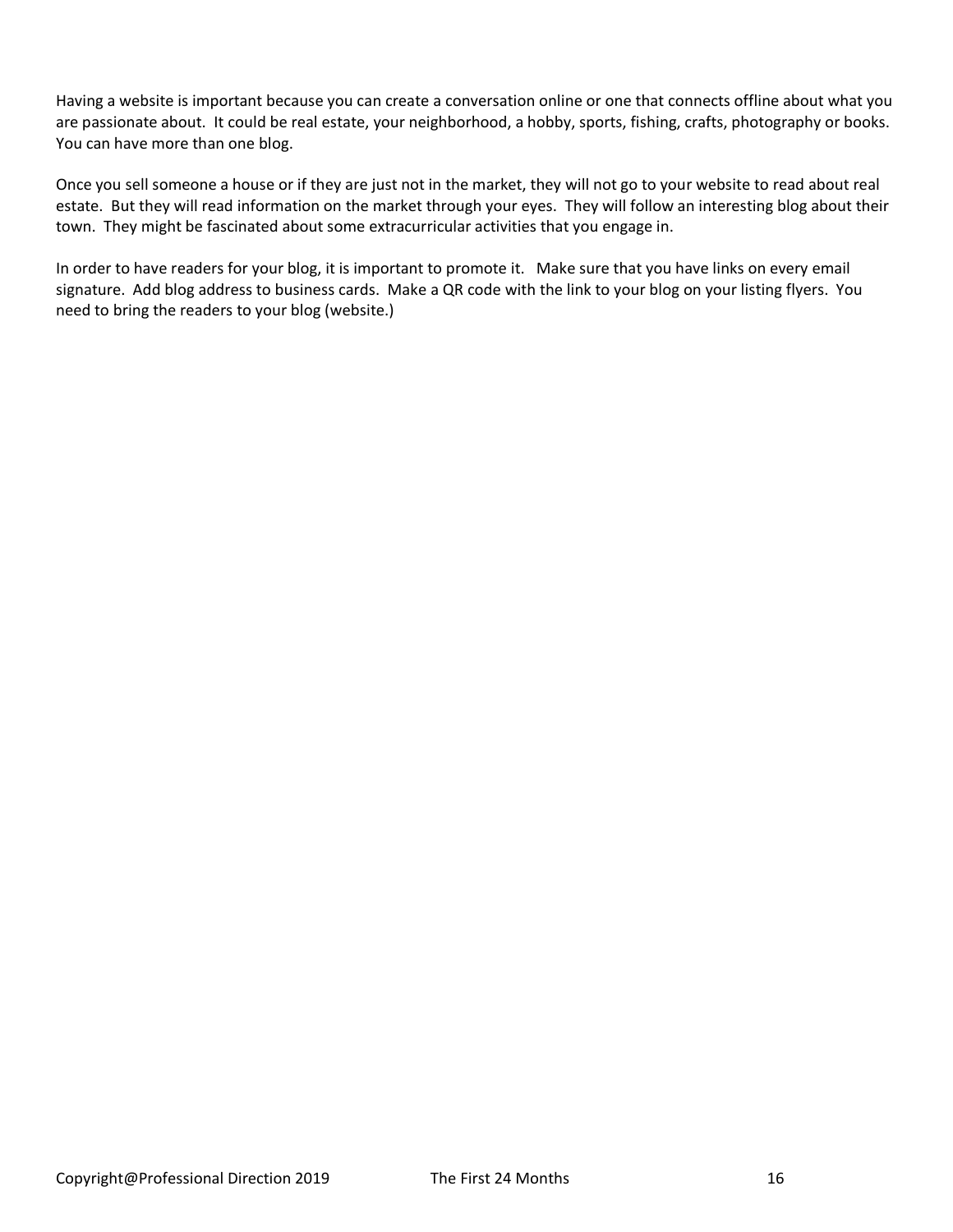## **Fishing for More Prospects**

### **Must keep Baiting Several Hooks**

Typically, there is a three-month cycle most real estate brokers unintentionally follow.

As a broker, you work and work to meet and connect with people. Every day you call people, send out emails, go to community events, and get active on social media trying to find someone that wants to buy or sell real estate. It can take months before you have a real prospect!

OH! Finally, you found a prospect! You spend time looking for houses or marketing his/her house. There is so much to do to keep your busy. You work and work to get the transaction sold and closed. Every day there is some issue to attend to from contracts, to showings, to inspections to all the issues regarding closing. It can take usually 6 weeks to three months from the first "yes" to closing. Sometimes it can take longer. All that time you are babysitting the transaction and the people. But, you haven't been doing all the prospecting that it took to get that client. So, it is essentially "back to the drawing board" to find the next prospect!

#### *It is like fishing!*

We work and work to market ourselves as a real estate broker. We need to eat. We have to go fishing for our next prospect. We keep putting out bait. Better and more bait! We bait the hook and drop it into the dark waters and hope. We sit holding that fishing pole waiting for the line to signal to us that we have caught a prospect. Then, "Voila!" We take time to fillet the fish and then cook it. The fish is ready to eat. We devour that fish. It is now time to get back to baiting the hook because we are hungry again!

Often, it is a feast or famine cycle for real estate brokers. By the time they have caught a prospect and had a great meal, they are ready to put out more bait in desperation. Typically, that process is about 3 months.

By focusing on one prospect, most brokers have a tendency to put marketing on the back burner. This means that they have to start over after every closing. The average broker gets three checks a year arriving usually every 4 months. If you look at the statistics at the MLS it most often shows that the number of sales is about 1/3 of the number of total agents in the market. Some of those agents get more than one check a month. In your office, about a third of the agents were paid this month.

To keep yourself fed and not hungry, try to balance out your time so that you are always marketing. At least 20% of your time working each week should be devoted to marketing for new prospects. That is about 1 hour a day or 1 full day a week. During that marketing time, make sure you are in a position in front of people that can actually ask you a real estate question or get to know you for their future real estate needs. Get more lines in the lake with lots of bait!

You have your sphere where you concentrate your marketing efforts. You also need to build your contacts. Get away from your desk and go meet people. Join the Chamber of Commerce, Rotary, or other community organization. Start volunteering. Camp at a great coffee place and get to know the regulars. Get to know your neighbors. Every day try to expand your sphere.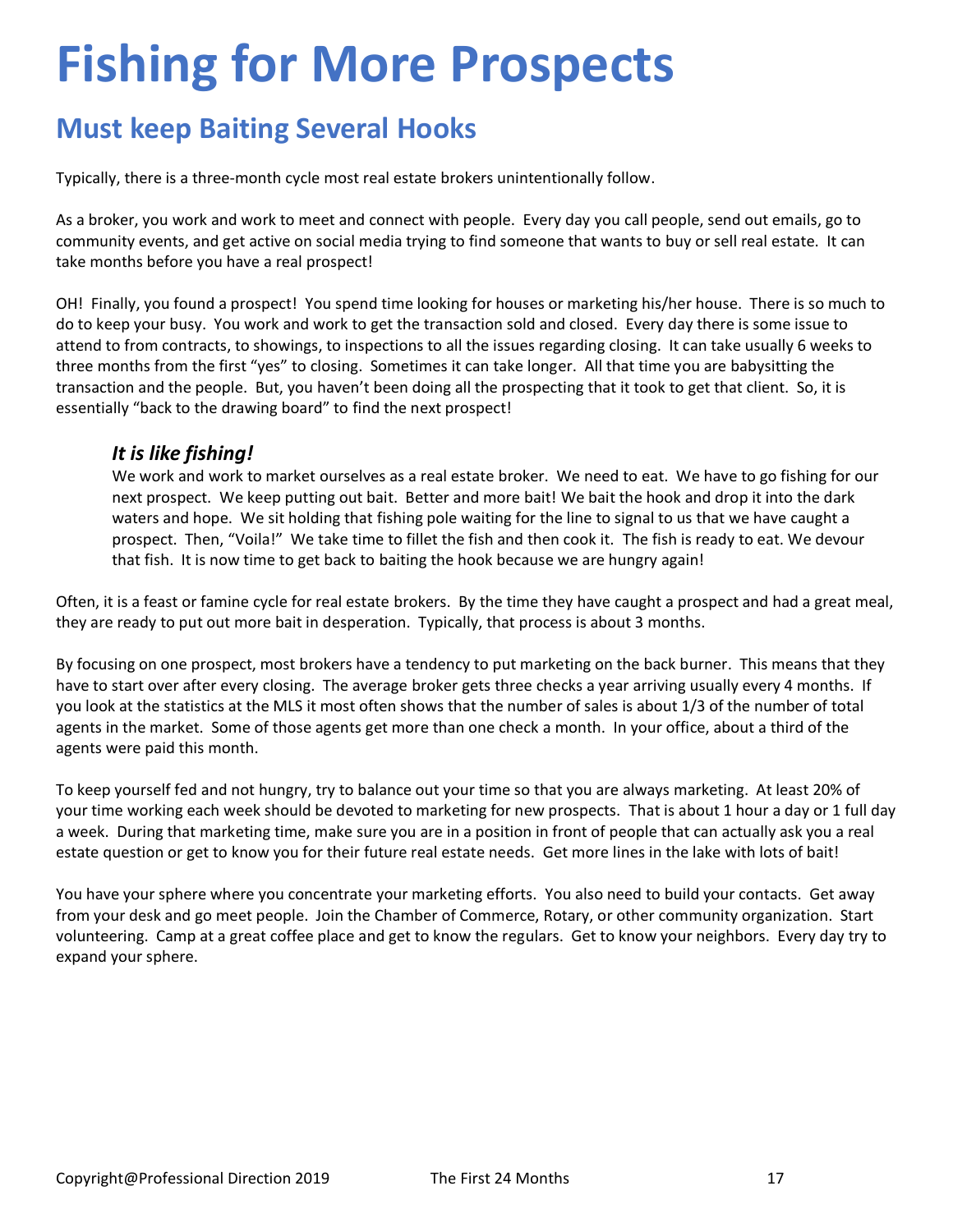## **Take Connections from Online to Offline**

### **Get Belly to Belly with People**

What really IS important is that you take the online relationships and bring them offline. Think about how you make decisions when choosing a service provider. How do you establish trust?

*It is the relationships that you create and build that make your business grow.* 

Take it offline! You have all these connections that you build online. It is important to get to know people offline. Sometimes it can be so much easier to just browse through Facebook and chat with people online. It is much better to get to know people in real life. For example, online dating is fun but until you actually look at the mug and deep into someone's eyes you don't know if there is even a remote chance! You might have caught a catfish!

You can make appointments with your fans for coffee or lunch on a regular basis. You can have a lunch at your favorite restaurant once every month or two and invite people. You could decide that once a week you will meet belly to belly with a person on your database. Get to know people in your database. Pick up the phone and call them.

You can send a gift every week to someone on your list. For example, if they just became a grandparent, send a onesie with a note of congrats. Total cost could be less than \$12. You do not have to buy branded material or send out hundreds of things to people. Try sending one then to a few people a week.

You can create an event for your client base. Do not spend gobs of money!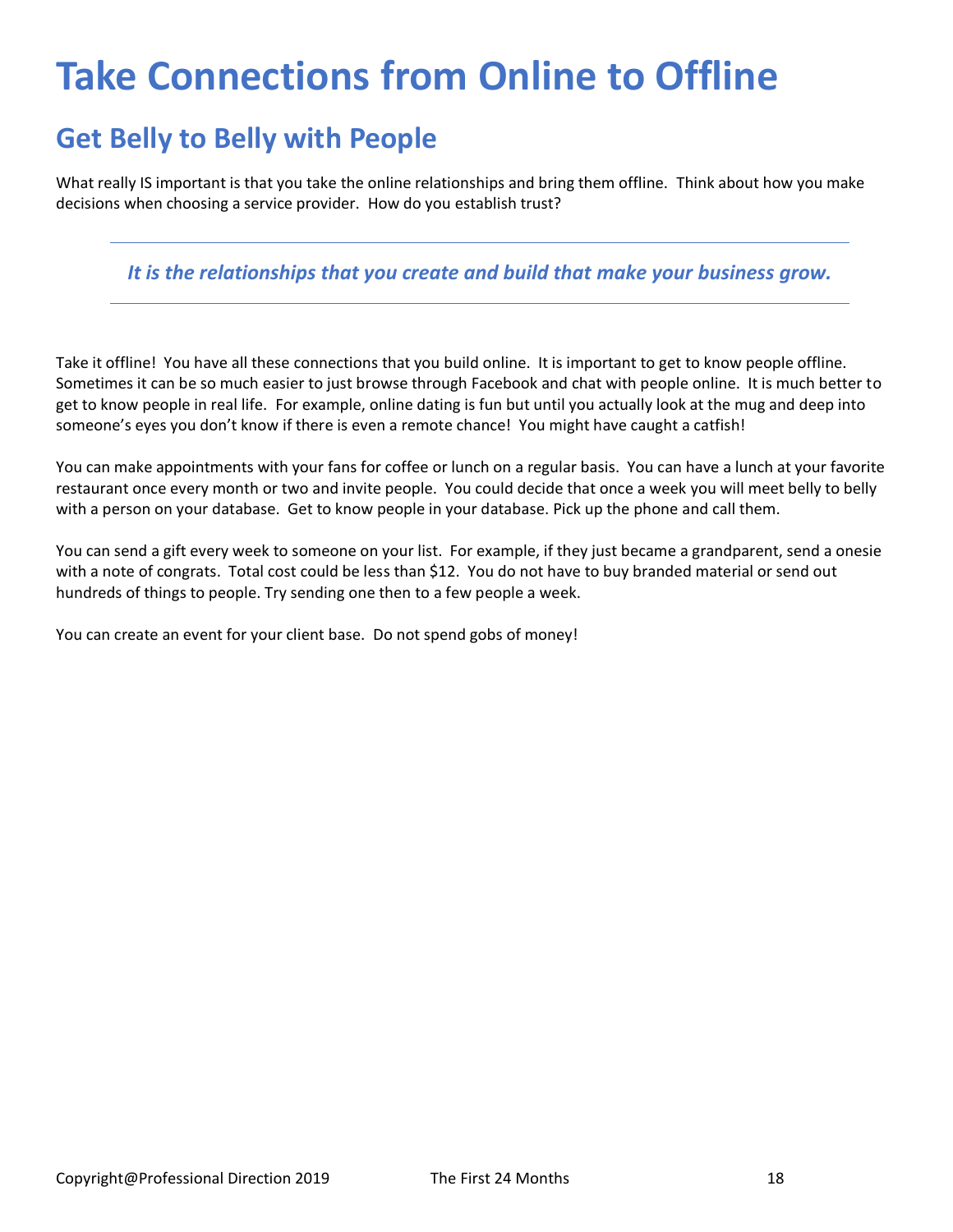## **Contracts, Agency, Disclosure**

### **The Legal issues you Must Know**

Contracts, Agency and Disclosure are the most important legal issues in the real estate industry. You have taken classes and tests before becoming licensed that cover these issues. You might have corporate training, also, covering all kinds of legal topics. It doesn't really mean much until you have the pen to the paper!

### **Contracts**

Everything regarding a transaction must lead back to the purchase and sale agreement contract that the buyers and the sellers signed. Whether you are working with a seller or a buyer, it is important that every line and word has meaning and supports the mutual agreement. The standardized forms cover just about any issue.

The MLS has no shortage of forms. There is a form for just about any issue. We have added about a form a year over the past several decades to the sale of property. Before you ever think of using the blank addendum, check to see if a form has been created for the issue at hand.

*You are only licensed to "fill out preprinted forms prepared by an attorney."*

If you start drafting contracts yourself, you are technically practicing law which you are not licensed to do.

When you are completing your first contracts, it is important to have all of them reviewed in the first 24 months with a managing broker that is overseeing your work according to license law.

All agreements regarding your transaction must be in writing on the forms. There should be no "side" deals, money changing hands outside of escrow, or deals that will be completed after the sale.

The law is clear that you cannot fill out forms and charge for "For Sale by Owners." You are not an attorney that can charge fees to fill out contracts. The law is limiting you to filling out forms as part of a transaction.

If there are any changes to the agreements, they must be in writing and agreed upon by all parties. Any changes must go to escrow immediately.

Forgery is a crime. Don't be involved in a transaction if you know that the person that is signing, is not the identity of the person whose name is on the form. A husband cannot sign for his wife, for example. If there is a power of attorney, then you must get it verified by escrow before assuming it is valid. Real estate transactions require specific power of attorney documents.

If you ever have a serious challenge or complaint on the sale, the attorney for the buyer or the seller will review the purchase and sale agreement in depth. Make sure it is accurate and mutually agreed upon. Everything falls back on that document.

Contract law is universal. The basic aspects of a contract are basically the same for all contracts. In Washington State there is a purchase and sale agreement that is used throughout the state. It is referred to as a "statewide form." The information on the form and the transaction often is part of the laws and rules in our state.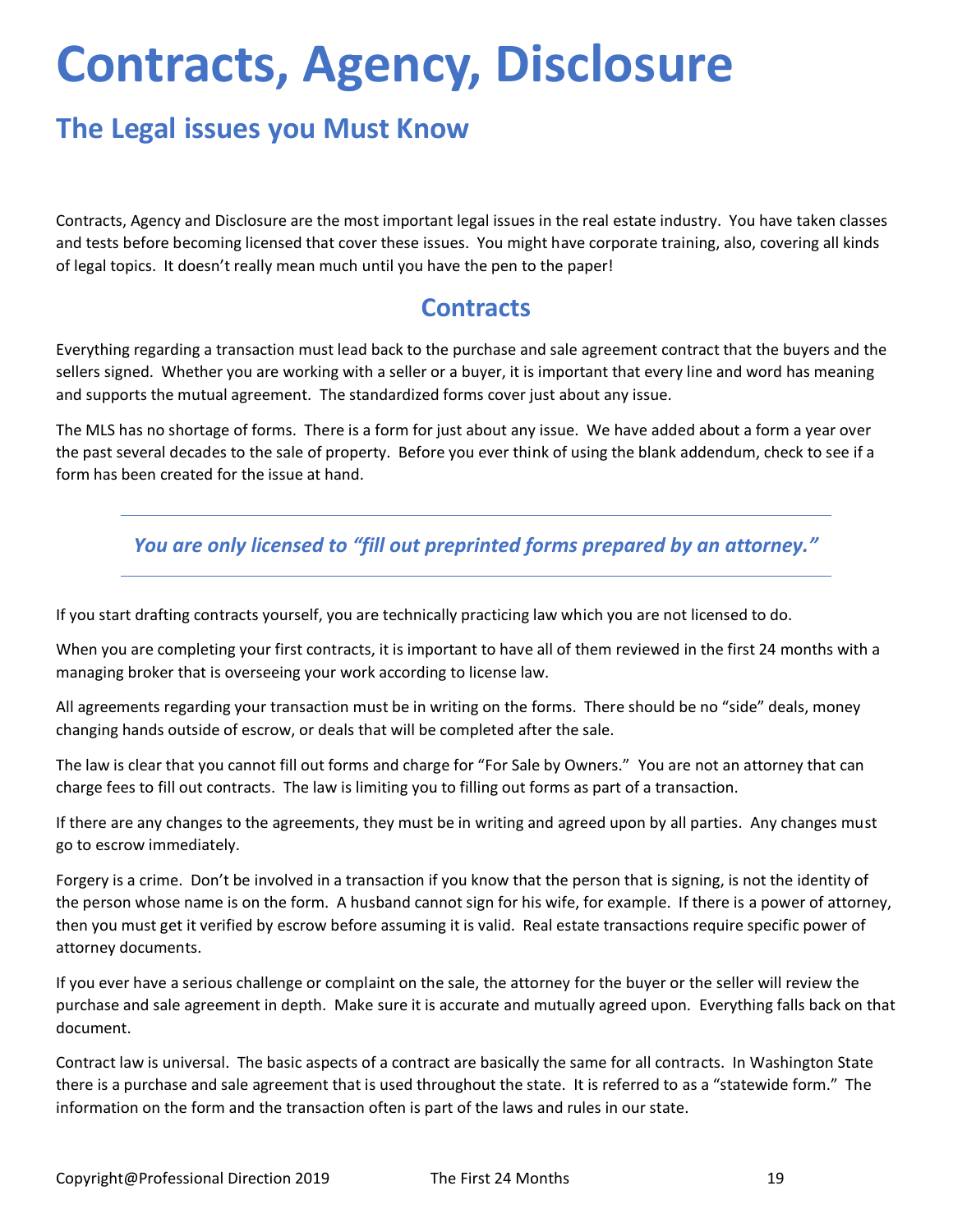### **Agency**

Who do you represent? You need to know who is sitting on your shoulder at all times. The clients need to know who is representing them also. When the client is sitting on your shoulder, are you really speaking for them, or are you trying to control the transaction for your own benefit?

When you are putting together a transaction, you are either representing the buyer, the seller, both parties or neither party.

#### *Disclose who you represent at the time you perform "brokerage services."*

Every client must get a copy of the Law of Agency ASAP. This doesn't mean at the time you are writing up a purchase and sale agreement or when you are presenting an offer to a seller. It means, you need to give them a copy of the law at the time you perform "brokerage services." When you start acting as a broker for a client, you must give them the copy of the law.

The Law of Agency pamphlet details your duties as an agent when representing a buyer, seller, neither or both. If there is an agency issue, it falls back on this statute. Read the pamphlet. The Law states that the pamphlet must be 8  $\frac{1}{2}$  X 11 inches in size and the font size is also dictated.

It is a best practice when working with a buyer to have them sign a buyer agency agreement when you first start working with them. It discloses that you gave them a copy of the pamphlet. When working with a seller it is important to provide a copy during a listing presentation. The listing agreement discloses that you gave them a copy.

The buyer and seller do not have to sign the pamphlet. If the MLS thought a signature was necessary, there would be a line on the pamphlet. It is disclosed that you provided it on the forms listed above.

The biggest issue with agency is when you are in a dual agency situation. If you represent both parties, or the property is listed with the same company where your license hangs, then there is dual agency. We do no have current case law regarding this issue, but it can be an area of quicksand. Watch what you say. It is never a problem, until there is a problem.

You are a real estate "agent" representing the interests of a client. You are licensed in Washington State as a "broker" or a "managing broker." The Law of Agency law is a Washington State law.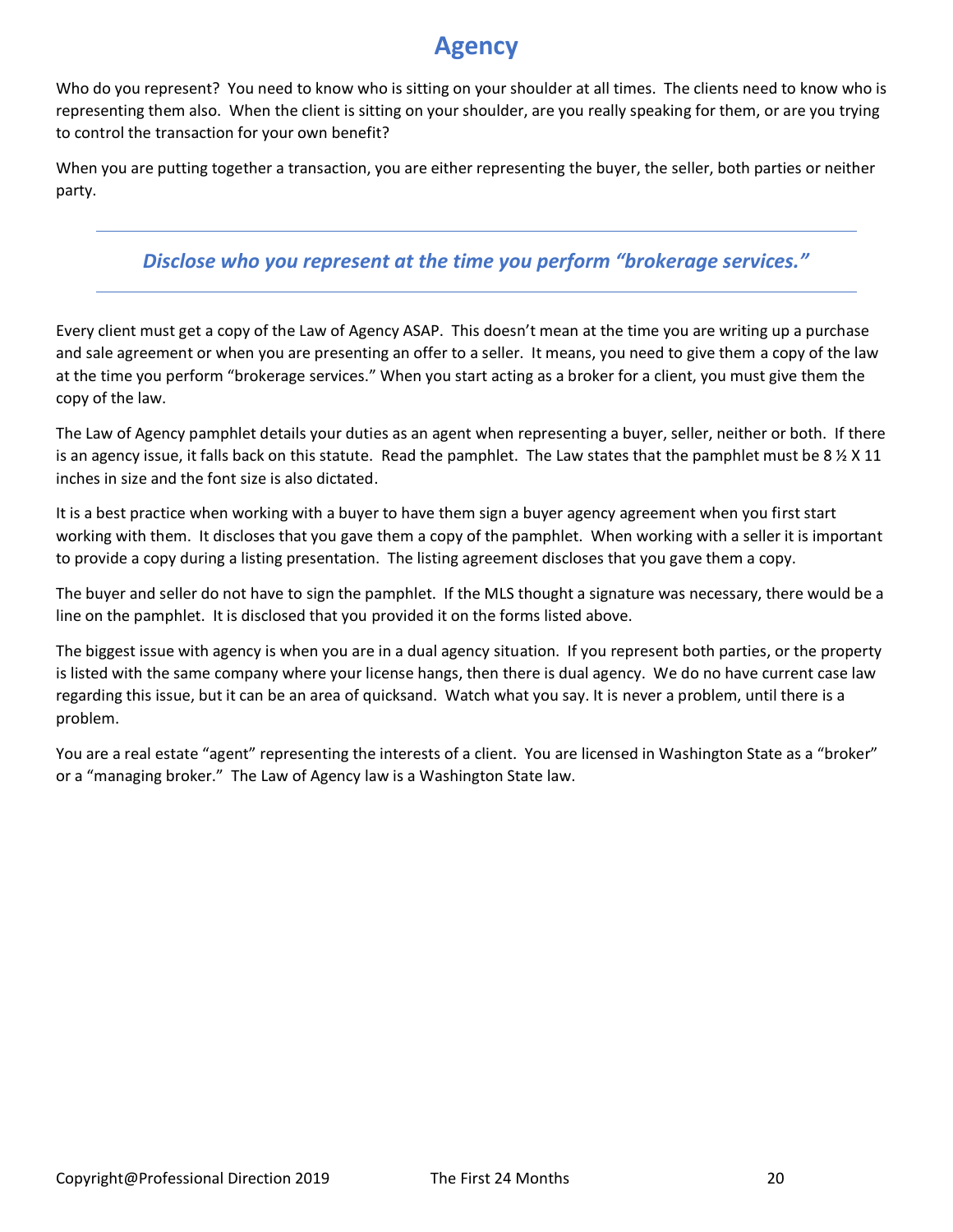### **Disclosure**

People don't sue homeowners because the homeowner disclosed defects! People sue because of the failure to disclose anything about the property that would affect a buyer's decision to buy. One of the primary reasons that the buyers sue the sellers is due to misrepresentation.

The reason a seller does not want to disclose a defect is because they fear the property may sell for less or it won't sell at all and close.

The reason buyers sue is because a defect was not disclosed, and they felt that they paid too much money, or they wouldn't have bought it at all.

Maybe there is a question as to whether or not the issue is a "material fact." Here's the thing…

#### *There are NO secrets! They are always discovered and often cause harm!*

If you are sitting with a home seller who questions whether to disclose something, then you need to discuss the issue of misrepresentation. STOP, THINK AND QUESTION when you are working with someone that if failing to disclose a defect.

If buyers have issues that affect their ability to purchase the property, make sure it is not a surprise to the seller when/if it doesn't close. If they do not have the cash at hand that they agreed to have on the contract or if the buyers know that the letter the lender wrote was not based on a credit check then, they are harboring a secret that should be disclosed.

It is not that different than a spouse having an affair. Does it have to be disclosed? Is it covered in any law? If it is disclosed, will there be repercussions? Will there be harm? Would disclosing at the beginning give the other party the opportunity to make informed decisions? Should the other party have the right to be informed? How many people are affected by the secret affair? Did the people that didn't know about the secret affair have a right to know? Is it logical to think that they were protected by not knowing? Are the consequences must worse the longer the secret hangs in the air?

Disclosure is a universal issue in real estate across the country. We have license laws that affect and cover disclosure.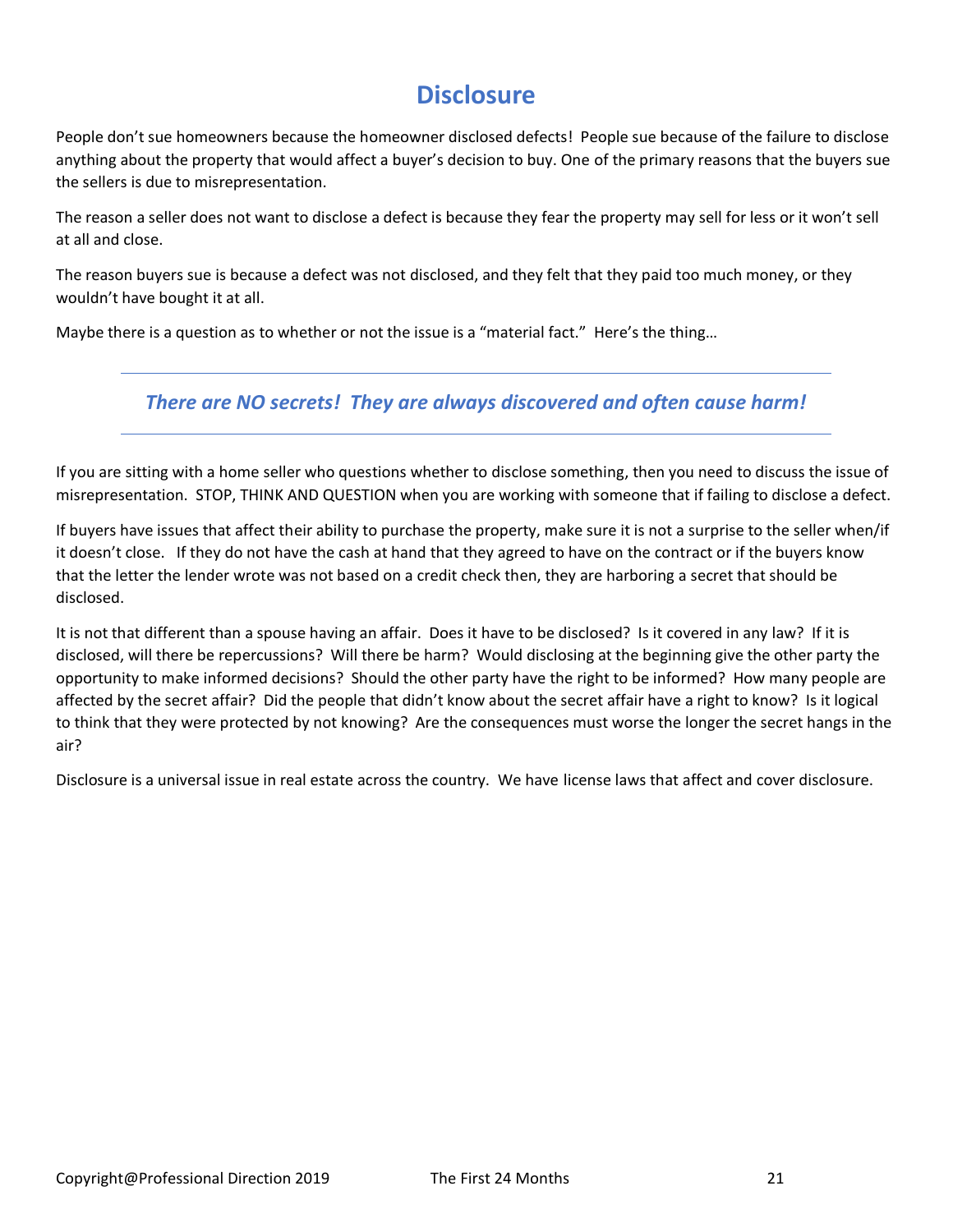## **Water is the Enemy**

### **About 80% of Defects Due to Water**

Real estate is typically a long term investment. Residential real property is usually a place of residence or an income producing investment. Over time, real estate has been shown to increase in value and is considered an asset. Unless you are in the fields of commercial or property management, most real estate sales are residential including homes, condominiums and land. It is often the most valuable asset and the largest debt that any person or family acquires in their lifetime.

One of the most common contingencies within a real estate transaction is a home inspection. Since the asset and the debt tied to the property are so great, it is wise to make sure that there are not hidden defects. A hidden defect can make the asset must less valuable and the debt not secured.

> *I want to sell you my used refrigerator for \$300. You didn't get the chance to check out how it looks from the back and you didn't open the drawers and check out the condition of the ice maker. But it appears to be a good deal. You go borrow \$250 from your brother, rent a truck and take the frig home. As you go to plug it into the socket, you see that the cord is frayed. The ice maker does not seem to work and the frig does not get cold inside. You paid for the frig, and took it home. It is too late to get a refund. Now the frig is worth almost nothing. It will cost too much to fix. You still owe your brother the money. An inspection is like a type of insurance. It is always worth it no matter the price of the property!*

Voila! That is what happens to many people who waive a home inspection or choose a family member to complete an inspection without a license. But, the asset, in this case is much more valuable than a used refrigerator.

Oh, if the home could speak directly to you! The home inspector finds out what the home and/or the seller might be hiding. Like any secret, the lack of disclosure can cause irreparable harm.

It is a best practice to refer more than one inspector to your clients. You can explain your connection to the home inspector. You must disclose any potential conflict of interest such as your cousin who might have a different last name.

The home inspector is licensed and trained. Defects will be found. After the inspection, the buyers may want to negotiate with the seller to repair defects that affect the value of the property or the lender that has agreed to finance the sale. No agreements should be made outside of the written contract. For example, the buyer should not give the seller money to fix the deck. The buyer cannot make improvements of fix defects prior to closing if the seller does not agree to do repairs. It all must be in writing. The buyer has no ownership until after closing.

#### *From mold to plumbing to drainage… Water issues are the most damaging to a house.*

Over 80% of property defects are due to water… from mold and plumbing to drainage. Often, real estate agents can see some water issues on the first time walking through the house. The mold might smell, the ring on the ceiling might be due to a leaky pipe, and the puddle in the yard might be drainage issues. If you are listing a property, it is important to discuss these types of issues with the seller and suggest a "pre-inspection" prior to listing the property so defects can be handled initially.

Most often the sellers and the buyers agree about correcting certain defects and the sale on the property closes.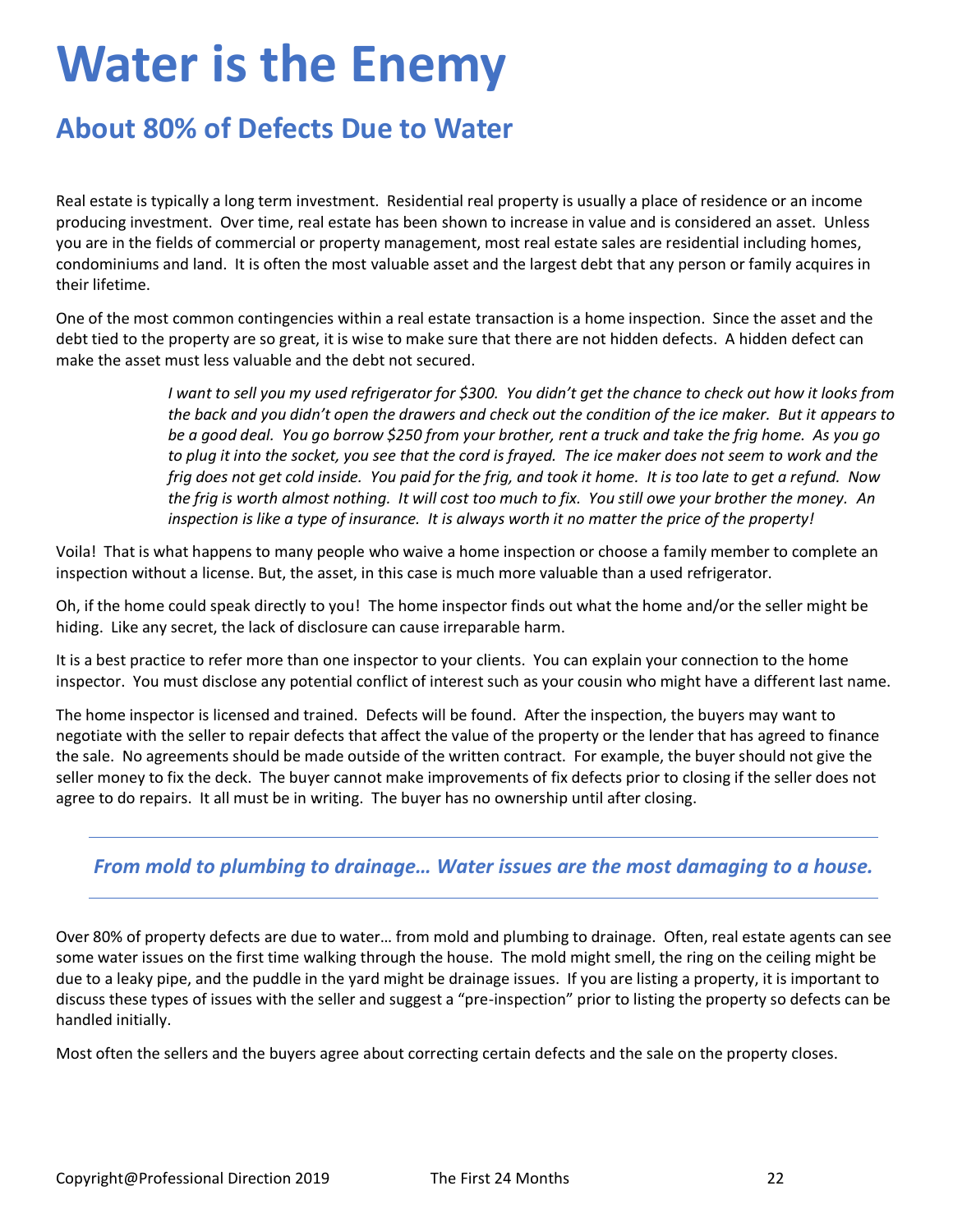## **Power Partners**

### **"Who you gonna call?"\***

The people that you choose to surround yourself, can have a huge effect on your business. This can include other brokers, people in industries that close transactions, and people in marketing. They can be the ones that you call when you need a solution during your transactions. They can be mentors, share useful information, and provide you with resources. You should work with more than one person in each field.

Often, these people are in sales looking for your business. Take another approach and look to them for information. Have coffee with each of them every month or so. Get to know the services and resources that they have at their fingertips.

These power partners include:

**Title insurance representative and Escrow**. It is important to know the first names and meet with more than one on a regular basis. They have resources that can be a huge help to you in your business.

**Lenders**. Know between 1-3 lenders that represent a variety of different companies. Try to encourage your buyer to contact more than one lender and compare the programs.

**Home Inspectors**. It is a best practice to recommend several to your buyers. Get to know some home inspectors. They all have similar training, but their attention to detail and their relationship attitude with the buyers may be the turning point to make or break a sale.

**Photographer**. The next listing you have will most likely require professional photography.

**Stager**. Who do you have stage your properties for sale?

**Financial Planner**. Do you work with one?

What about putting together your own group that you meet with regularly. You could share ideas and inspiration. Make sure that the people you consider a "power partner" is moving forward and optimistic. It does not help your business or psyche to hang with people that will bring you down.

Join **industry organizations**. The REALTOR association and the Women's Council can be good organizations to become involved in. They also have educational opportunities. Networking with real estate brokers can also result in referrals.

\*Academy Award winning song from Ghostbusters Movie 1984 Listen to it again! Makes you smile.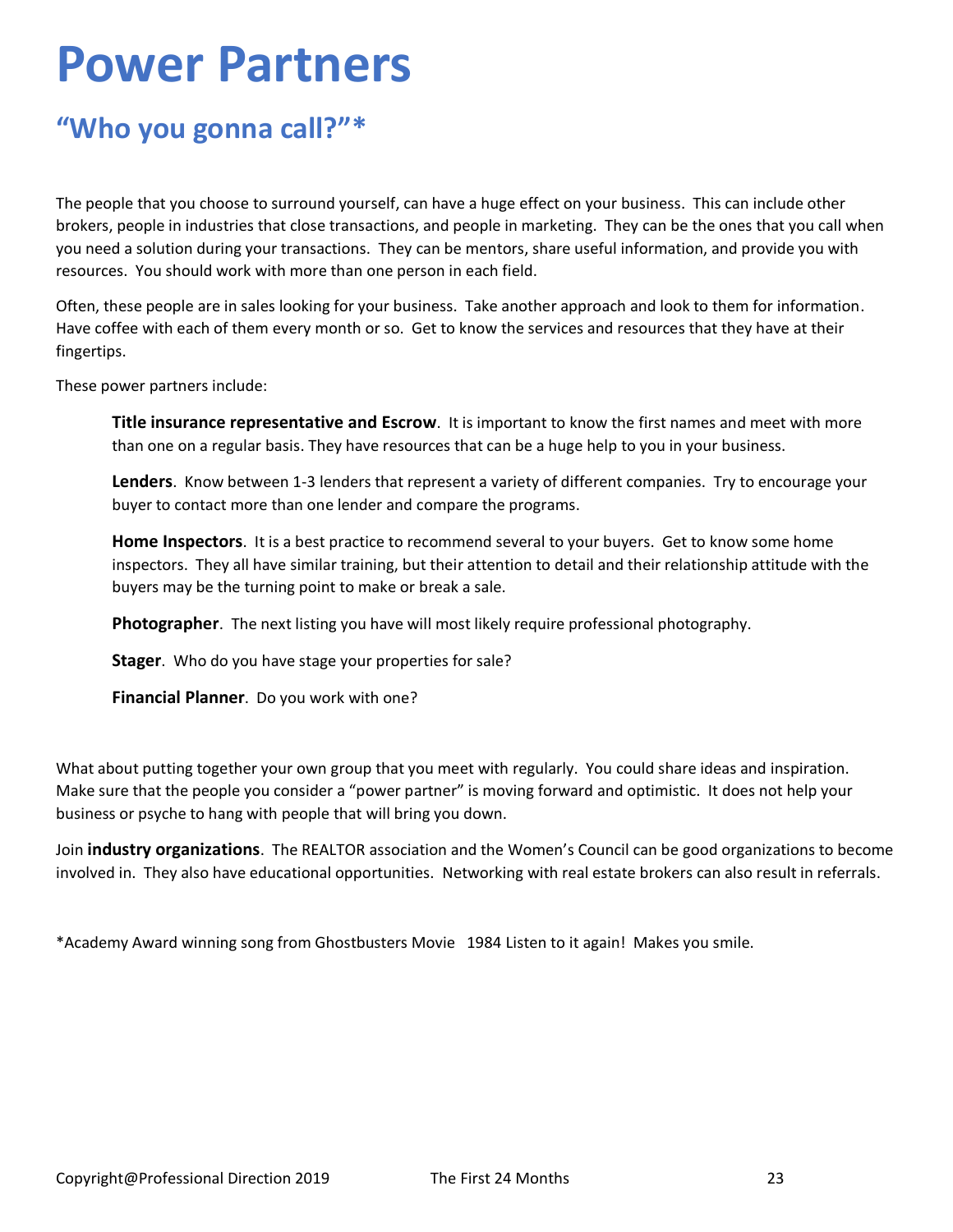## **Do you Look Good**

### **In an Orange Jumpsuit?**

An orange jumpsuit could possibly be the most expensive article of clothing in your life. It is never worth your career or your life to commit fraud. In your career in real estate, you will come across many opportunities that could be tempting but are illegal.

### **Disclosure**

There is no such thing as a "good" secret. In a real estate transaction, laws dictate what must be disclosed to all parties. There are times that brokers will hide other offers in hopes to get their offer accepted. Some brokers and buyers offer bribes to get offers. This is fraudulent.

When a house is being sold, the brokers must disclose all known defects. If you know there is something wrong with the house and the seller doesn't want to disclose or avoids the issue, you need to consider what could happen when (not if) the buyers find out! There are no secrets and most secrets cause harm.

### **Fair Housing**

It is important to note that disclosure does not include anything that would affect discrimination. Every person has the right to purchase a house regardless of their background. A broker cannot disclose or even ask a client about their race, color religion, sex, national origin, familiar status or handicap. In local and state jurisdictions, there are many other protected classes. They can include military discharge, source of income, marital status, parental status, section 8, sexual orientation, and many more.

*You can ask if a person is married on a dating site but not in an open house.*

Fair housing laws have been in place for over 50 years! A buyer has the right to buy regardless of who they are. The seller bought the house and along came a bag of rights. But, in addition, the seller has a sack full of restrictions. That includes antidiscrimination. The seller does not have the right to choose the buyer based on any aspect of their looks, background and religion, for example.

### **Contracts that are NOT Valid**

All parties must mutually agree in writing and legal terms on all contracts. There are hundreds of forms created for each real estate transaction that are prepared by attorneys. You are held up to the standards of an attorney when you write anything in your own. There are laws that affect all contracts.

Don't create agreements in a real estate transaction outside of the contracts. All copies of the contracts must get forwarded to escrow. Some pages cannot be hidden from the lenders. All parties must sign the contracts. A spouse c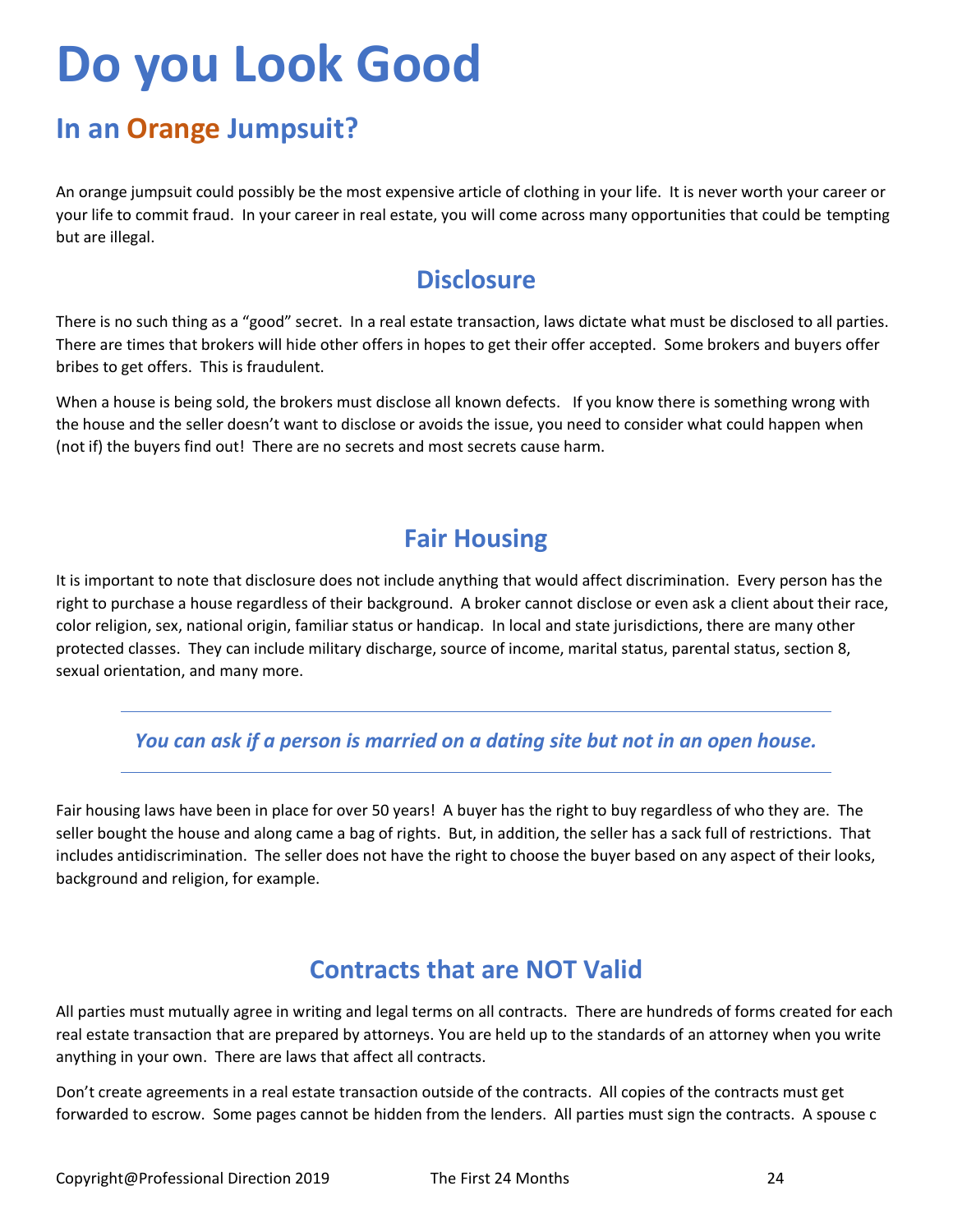cannot walk into another empty room and come out with the other spouse's signature on a contract! No one can sign for another without a Power of Attorney and only escrow can verify that it is any good on the transaction.

*A written contract to purchase recreational marijuana plants on the property is not valid in Washington State (if not a 'producer').*

Drafting a contract for the drugs grown on the property as part of the real estate transaction is not legal. There are laws that govern the use and cultivation of the plants for recreational and medicinal plants and who can grow them. As a broker, you are not licensed to sell personal property, crops or drugs.

### **Money in the form of CASH**

No money ever changes hands in a real estate transaction outside of escrow. A real estate broker never has their hands on any green bills even if the buyer wants to use cash for earnest money. Money must be tracked by the lender to make sure it is not laundered. There is no way to verify cash given to a broker.

> *Taking a photo copy of cash given for earnest money, does not validate the amount or delivery.*

If a seller or buyer wants to pay one another cash for anything in the transaction, it is not valid under the contract.

### **Stealing or Entering property without Permission**

When a seller puts a home on the market, the brokers all have access using the MLS lock box system. It is only to be used to preview and show properties. The properties cannot be entered for other reasons including parties on the deck, a Saturday night date in a bedroom with a view, or to have a quick dip in the pool or hot tub. There are some brokers who have been known to live in vacant houses.

In addition, the broker is not to ever touch the personal property within the homes. That can include stealing drugs, taking the keys for a drive in the hot car, and lifting money or computer equipment..

*"Smile. You are on candid cameras!"*

In this world, there are cameras everywhere. You are on someone's surveillance camera at all times.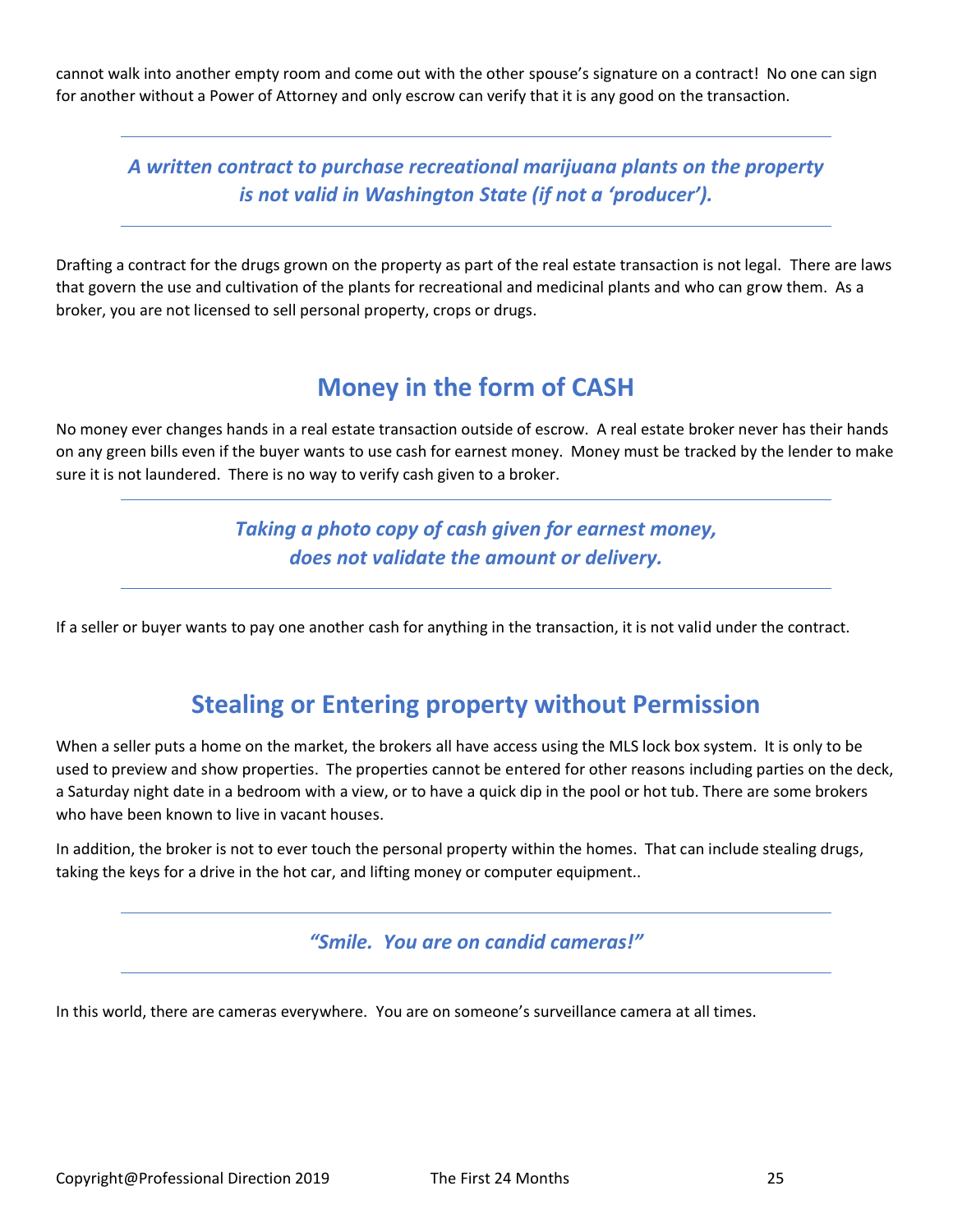## **Lots of Hands**

### **So Many People**

Over 100 people will be involved in the average real estate transaction! They are all working off the purchase and sale agreement contract that you had both parties mutually agree upon. Once signed it is sent off to the escrow officer who is a neutral third party. Escrow is the entrance and exit to a real estate transaction.

#### *It is like an ant colony.*

*Ants have an amazing capacity to create specified jobs to build a whole community. Ants build long and winding tunnels beneath the ground. There is one entrance and exit to the colony. The chambers are used for a variety of purposes. Even if the ant hill seems small, there may be thousands of ants our of sight below the surface. They successful build a colony.* 

A real estate transaction depends on so many people behind the scenes. They are involved in a complex web of information and problem solving in order for the transaction to close. There is one entrance and exit and that is the escrow officer. Escrow is a neutral third party not representing any party.

*Escrow is the ONE entrance and ONE exit from a real estate transaction.*

Your patience and basic understanding of the process will contribute to a smoother closing. There are times that calls will come to you to try to iron out wrinkles. It is best to listen and follow directions. Second guessing escrow or lenders will not help the transaction.

Remember, you are not performing brain surgery. No one will die because of wrinkles! There are times that real estate brokers get unglued over some of the smallest issues. The best you can do is to keep calm and know where the solution can be or who to go to for advice.

One of the biggest mistakes is when real estate agents make choices or decisions for their clients.

"No, my client is not interested in that option."

"My client will never replace the roof before closing."

"If the buyer has less than \$X for an earnest money, my client will not consider the offer."

"My client must close on Friday."

"My client wants that completed or the client will not close."

The emotions can run very high and sink to new lows. It is unlike the purchase of a consumer product. It's more like buying a computer and wrestling with the set-up, connections, and programs that are not cooperating. Getting angry because a connection doesn't seem right will never solve the connection issue.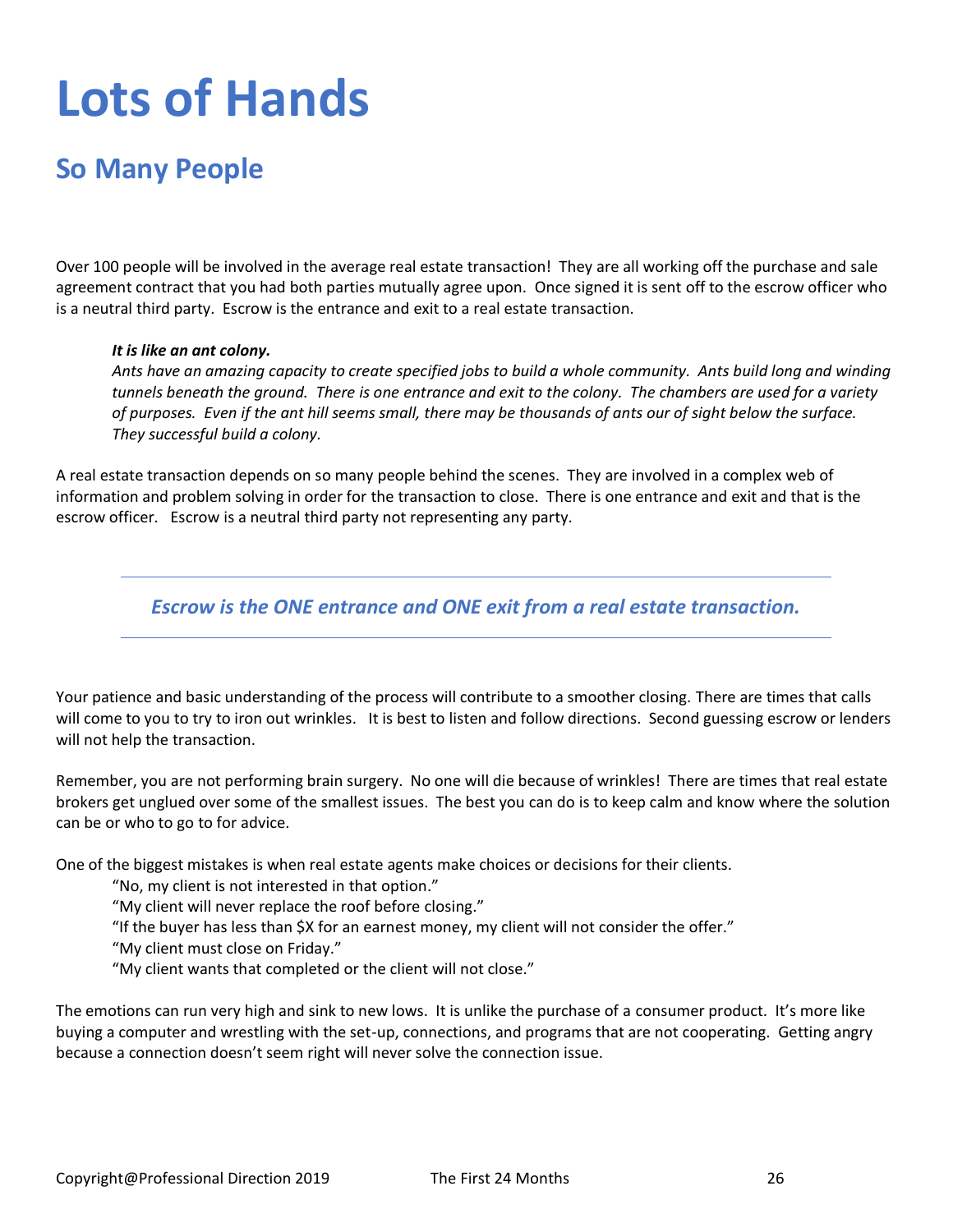## **It's hot and dry in the Desert**

### **We've all been Thirsty**

People are not selling as much real estate or earning as much money as you might perceive. Across the country and in REALTOR associations there are statistics about the income of the average broker.

There were about 6 million homes sold in the US per year which amounts to just a few transactions per broker on the average according to CNN. The Bureau of Labor Statistics shows the median annual income for real estate agents as a whopping \$50,300. Those figures don't computer. They most likely do not include the costs and splits after the commission is earned.

In the Northwest MLS, the average broker has approximately 3-4 transactions per year which goes right along with the national statistics on homes sold. They take home typically less than \$15,000. Out of that \$15,000 comes their expenses including insurance, car, marketing expenses, and technology tools.

Regardless of the statistics you have been quoted, look at the actual sales figures in the MLS. They include all the brokers that are paying the dues and fees to hang a license at a real estate firm in our area. About  $1/3^{rd}$  of the brokers get a check each month. Often those brokers get more than one check.

The highs and the lows that individual real estate agents experience do NOT follow the interest rate or the market fluctuations. There are brokers that make money in all kinds of markets. If the market is 'HOT,' there are brokers that are so busy with transactions and juggling all their clients. There are other brokers, that feel the competition and just don't get any business. On the other hand, when the market is 'down,' there are brokers that do very well helping sellers and buyers take advantage of the difficult market.

*Your business will follow your own mindset.* 

It will follow your marketing and prospecting efforts. Your business will reflect what you have been doing to build it and how much you believe you can succeed.

Remember, that you have just as much going for you as an experienced broker that you might be competing with. A house is going to sell because of the MLS. If you are working with a buyer, you will look in the MLS for properties that meet their parameters. If you are working with a seller, the listing will attract buyers. Buyers need to be prequalified before they go looking. Sellers must price properties competitively. A buyer that can't qualify will probably not buy. An overpriced seller will rarely sell.

Your business will also follow what those voice in your head are chatting about. If you have negative thoughts about what is happening in the market, your business will reflect that. When you hang with real estate brokers that are not doing well and complaining, you will find yourself doing the same thing. If you don't believe you can be successful, then your business will reflect that.

It is often called a business where the brokers experience either "feast or famine." You are rewarded with a big commission check. It may be months before you see another penny of commission. Budgeting and saving money will save you from the times that there is no income. Being frugal and keeping that credit card in your wallet is the best strategy.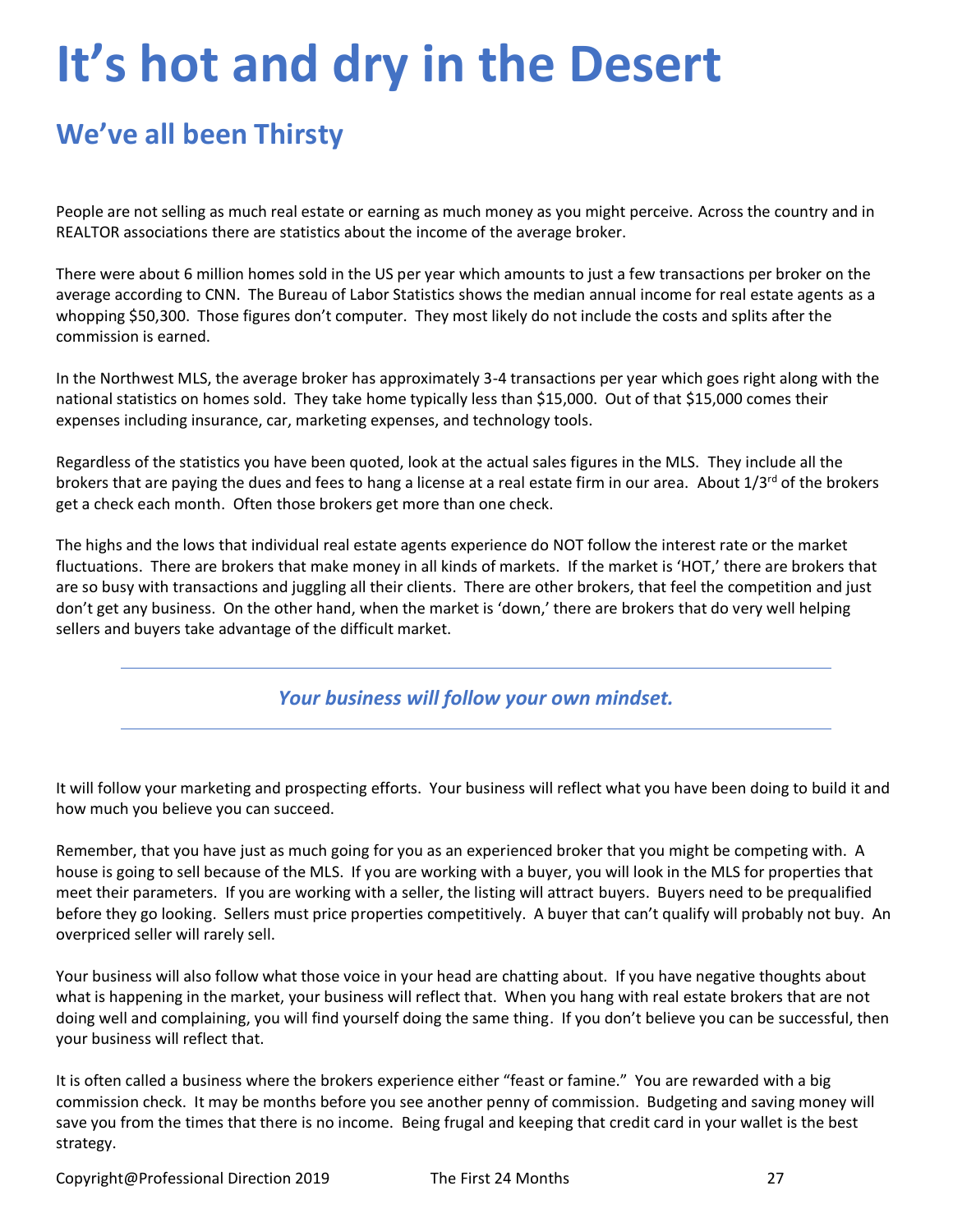You might wonder if the phone will ever ring again. You are thirsty and there is no sign of water, just a mirage. It will make you question whether you are in the right career. It will affect your home life and friendships. Even when the desert is dry, you must take steps to get in front of prospects. You must contact people in your sphere. You must put one foot in front of the other.

The survival tips for being in the desert are the same for real estate brokers.

### *How to Survive in the Desert*

- Plan ahead.
- Bring enough water.
- Tell people your plans.
- Have a GPS and a way to keep devices charged.
- Beware of dangers including snakes and insects.
- Look for signs of storms and be prepared.

If you want to succeed, then you need to first believe it. Then you need to run your life and your business looking toward the future, being prepared, knowing how to survive disasters, and surrounding yourself with others who are like minded thinkers.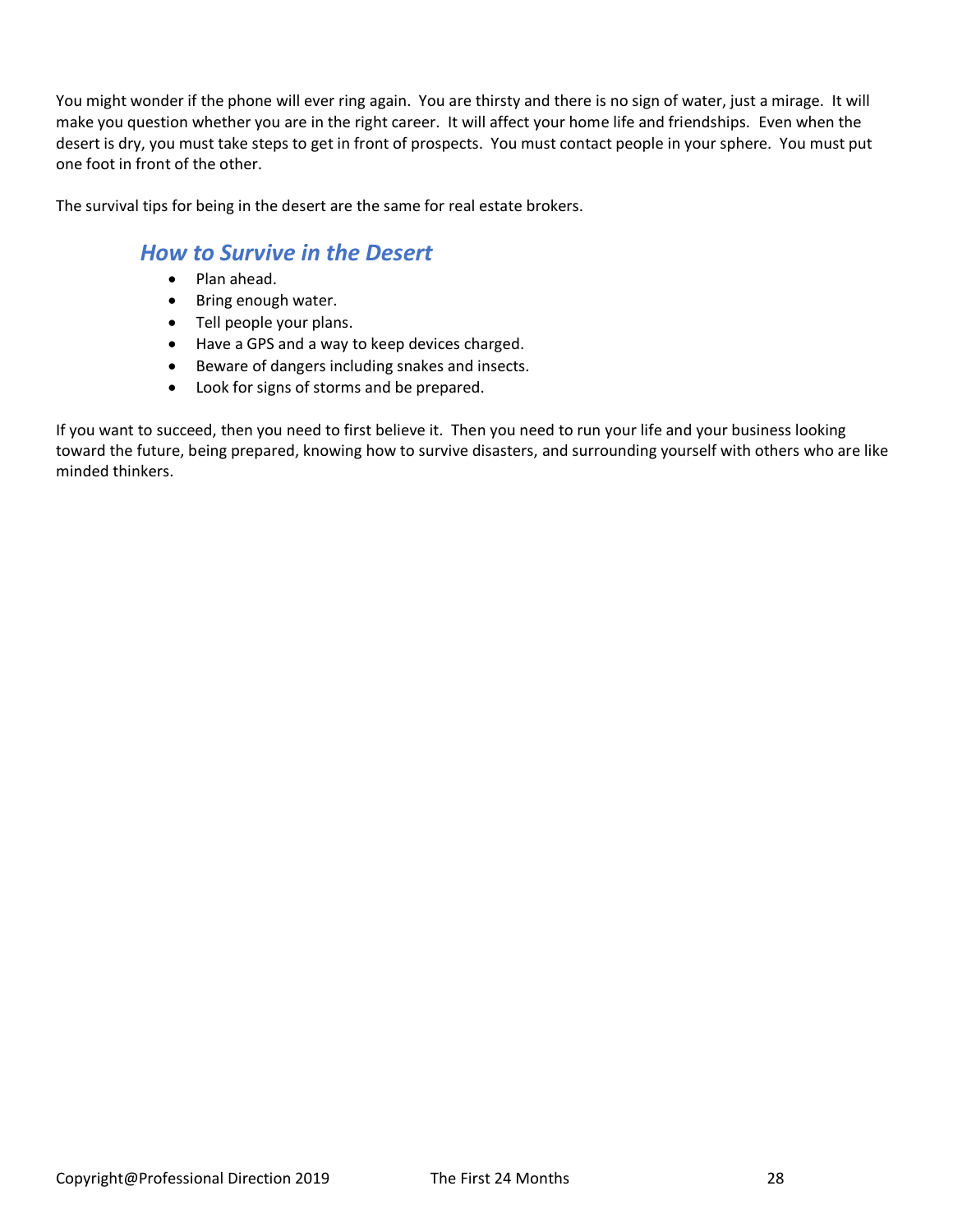## **Never Hesitate to Ask**

### **Your Designated Broker is there to Help**

Laws were put into place about a decade ago to give new brokers a higher degree of oversight. Your designated broker is responsible to oversee all your business for the first 24 months. That duty can be delegated to another managing broker within the office.

Don't hesitate to ask questions at any time during a transaction to make sure you are following the rules and laws.

#### *It is a cliché, but there are no dumb questions!*

New real estate brokers often are intimidated by all the information that they must remember to create the purchase and sale agreement. A broker can take a dozen classes on contracts, but it is not until the broker actually writes up a purchase and sale agreement, that all the class tips and legal issues become real.

The most important thing to remember is that there is a form for just about every issue. Before you get creative and write out separate terms within the contract or you start to use the blank addendum, that you must contact your designated broker or a broker who is overseeing your work.

The buyers might throw out questions or wild ideas that they might want included in the sale. This can include:

The car in the garage. A car is "personal" and not real property

Moving in early before closing. This can cause serious issues with insurance and sometimes closing.

Let's use the cash in our piggy bank for the earnest money. All money in the transaction must be verified.

When you get in any situation that seems to rub you the wrong way, it is time to ask your firm for help!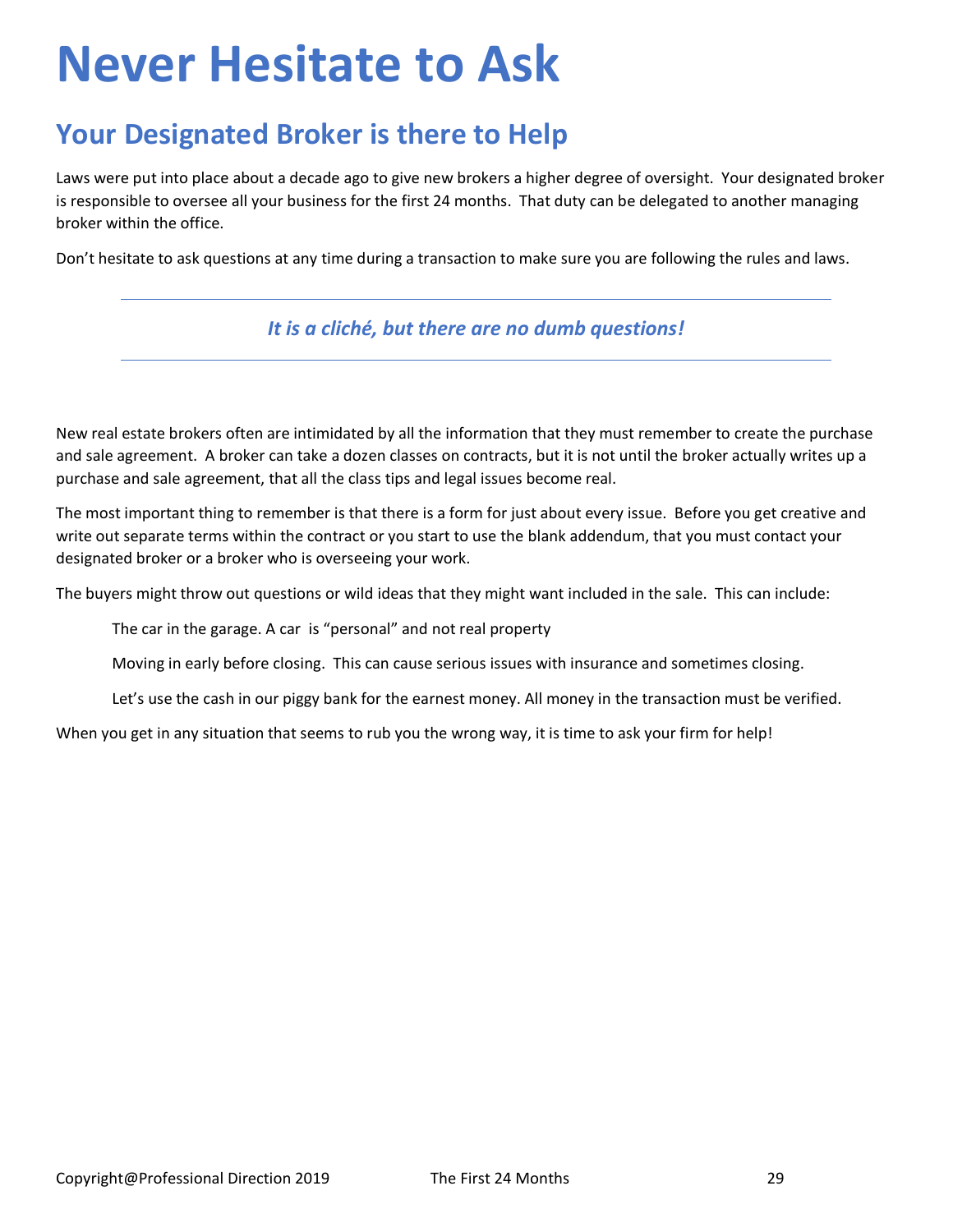## **Believe in Yourself**

### **Stay Strong**

We have faced rejection from the time we were kids.

There were times you weren't invited to a party, or you didn't get a promotion that you had your eye set on. Your best buddy didn't show up for the golf game. You had tickets to an event and at the last minute your sister cancelled and went someplace else.

*Oh, that kid in my third grade broke my heart when he didn't like the valentine.*

There is so much rejection in the real estate industry. No matter how hard you try, it is difficult to just "brush off" the intense feelings. Even the most successful real estate brokers with over 20-35 years in the business face rejection from someone they assumed would work with them. This includes men and women of all ages.

Your next-door neighbor listed with a competitor so every day you have to look at that sign.

Your sister decided to buy her new house directly from a builder.

Your friend didn't know you were a broker.

Your past client listed with a new agent in your office.

Rejection is tough. It can seriously affect your self-esteem. It can make it difficult when you cross that person at a family event. It is the nature of the business.

Prospecting is a numbers game. You will never list all the homes for sellers you meet. You will never get every buyer you have met into a house. You will hear "no" in various forms all of the time. Your friends, clients, AND your spouse have no idea how much rejection you face in this business.

It helps to know your numbers. Figure out how many listing appointments turn into opportunities to hang a "for sale" sign. How many buyers do you have to show houses before one says, "yes." You can also look at the difference between leads that are complete strangers vs those that already know you.

Consider how you react when you face rejection. For example, everyone reacts differently when they deal with a crazy driver on the road. Some people get angry and might swear or yell. Other drivers might just go with the flow because they might not want to let that idiot affect their whole day. It is the same with rejection.

It is personal, but do not take it personally. That customer might have an obligation to another broker who is related. If they are a married couple, for example, they might be arguing over who to list the house with. The buyer might be intimidated by your height or your expensive car. It could be anything behind the scenes that you are unaware of!

Start listening more! So many real estate brokers ramble on about their process and success with their big company. The seller might want a smaller company and a more personal approach. If you knew that, then your presentation might take a whole different twist.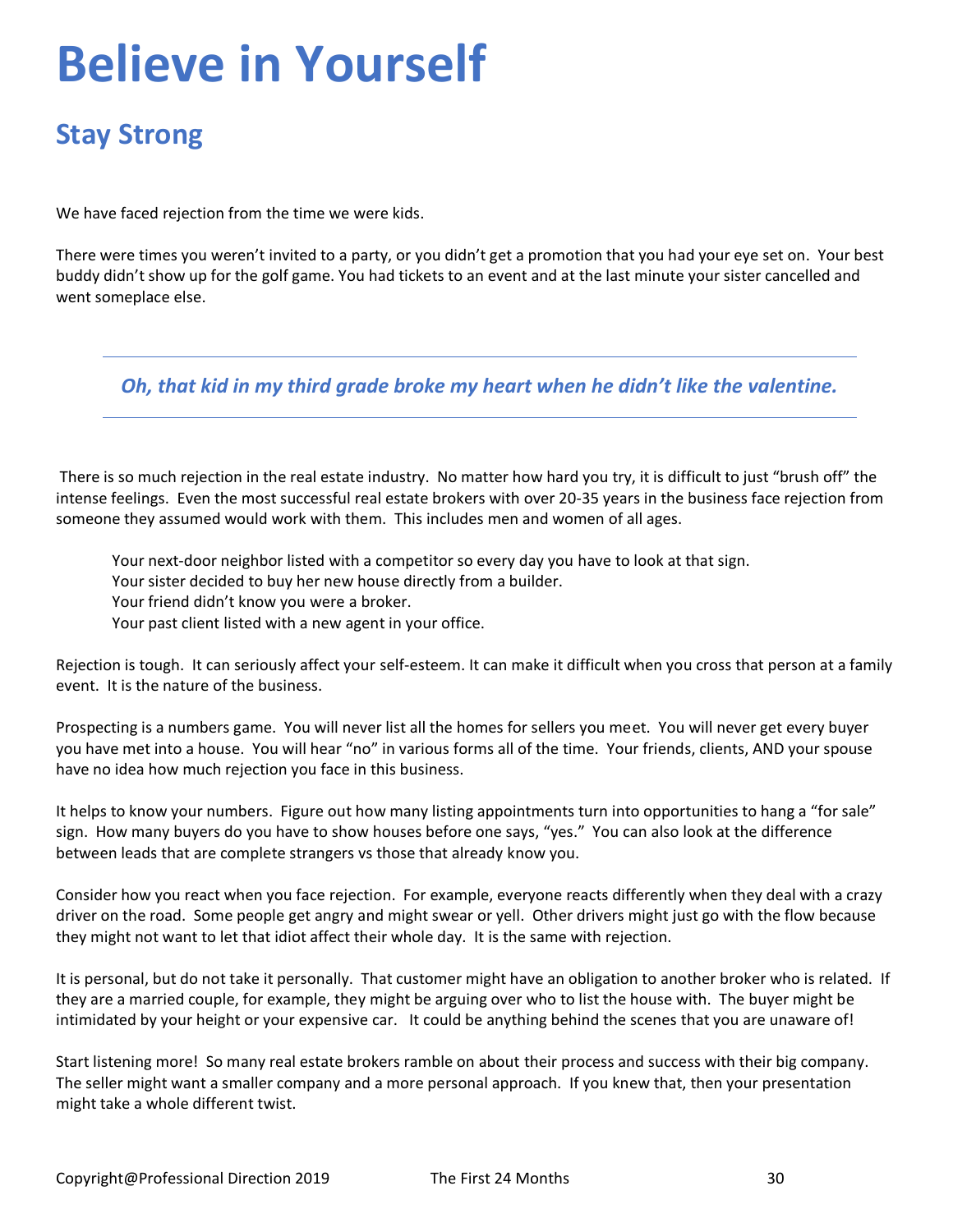When you are meeting with potential clients, own your space and you career. Many newer brokers, feel like climbing under a rock when they are meeting with prospects for the first time because they are concerned about all the experienced brokers they are in competition with. When you start to evaluate your competition, you look at them differently. An experienced broker might be too pushy. An older broker might not have the social media skills the customer wants. A broker might be too analytical, not really interested in the customers across the table, or is too flighty and not focusing on the property that they are considering listing. There could be any number of reasons.

*You must believe that you are the RIGHT broker for the job ahead of you.* 

You cannot let rejection get in the way of communicating to other people in your world. So many people leave the real estate industry because they were not prepared for the amount of rejection. That is why it is best to get to know people and not "brag" about being a real estate broker. Get to know more people so that they CHOOSE YOU!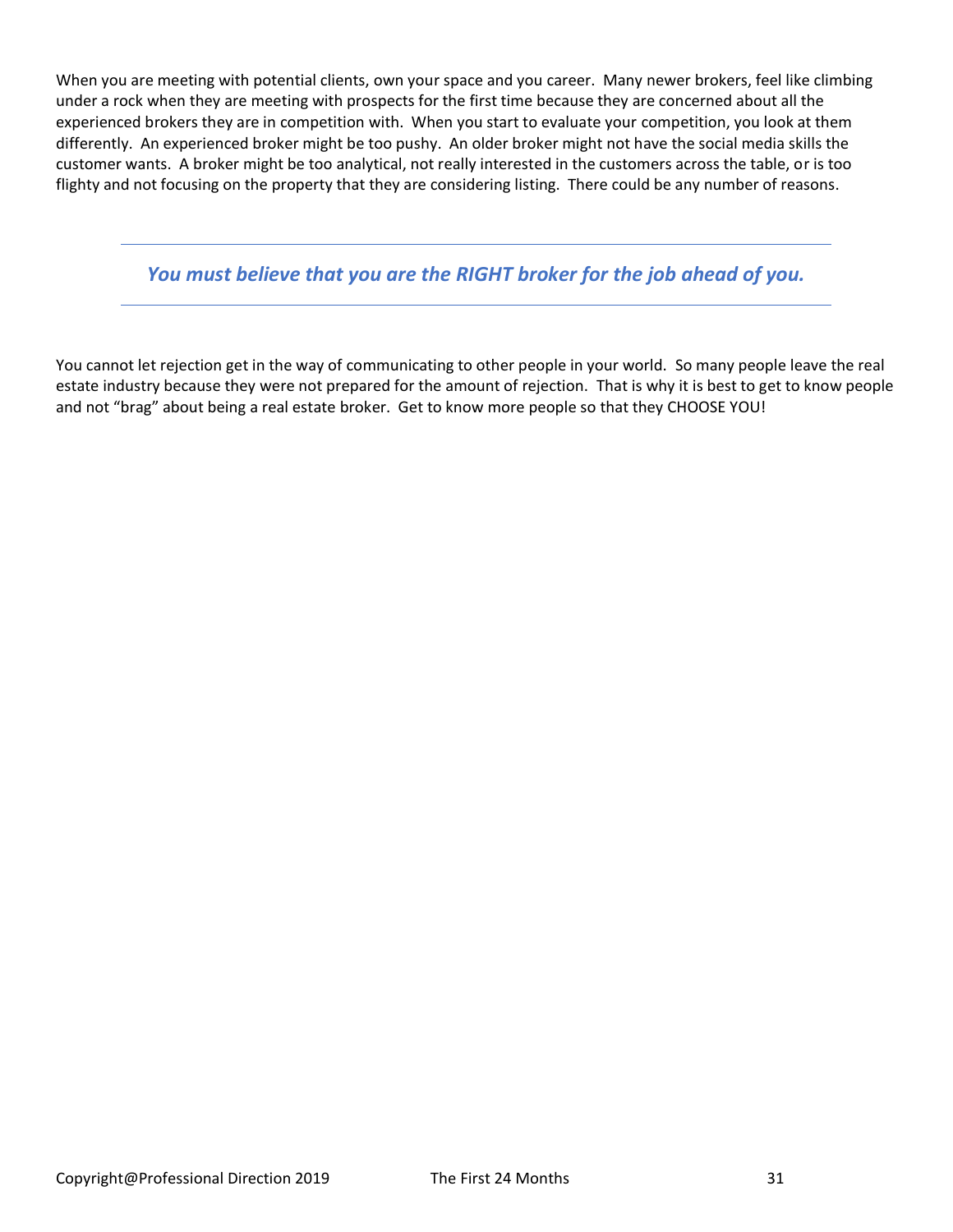## **Time to Renew your License**

### **OMG … It's been two years!**

According to real estate license Law in Washington State, all real estate brokers that are licensed after July 2010 must take 90 clockhours in the first two years to renew their real estate license.

You have a dashboard at the Department of Licensing website. Dol.WA.Gov. Then click businesses and professions and then Real Estate. Go check it out!

Those two years can go by so slowly. On the other hand, that 24-month time period seems to hit new agents right in the face! A baby crying in the middle of the night vs. the time it took to eat a chocolate brownie. Time passes slowly or quickly depending on your energy and perspective.

*"Oh MY! I must take 90 clockhours!* 

I can hear the gasps from rookies who find out that there is a requirement that they take 90 clockhours in the first 24 months. That is about 10-12 days of classes! "Seriously? How can I get it all done?" rookies ask constantly.

This requirement for 90 clockhours was put into place because people in the industry felt that newer agents were not getting the training that was needed. Sometimes, your company has classes focusing on new broker training. They may or may not be clockhour approved. Start a file folder on your COMPUTER and scan any certificates you have gotten from classes over the first two years. You might find a certificate from the MLS or a title company.

Time will fly by except when you are hungry. It will crawl by and let the pain linger.

### *An approaching renewal is like a train barreling into a train station without hesitation.*

For over 26 years, Natalie has been teaching real estate classes. It has been over three decades since she was a rookie broker. Back in the old days, there wasn't a requirement to take classes. She understands the panic brokers have as a renewal approaches and will help brokers meet the requirements.

Start your classes for your renewal as soon as possible. Don't hesitate.

Natalie does not require you to make payment on classes before you take them! You have no financial commitment until you are finished and want to get clockhour certificates. So, you can start the classes anytime!

The classes are unlike any other classes in the State of Washington. If you have met Natalie, you'd see why! She is like no one else! You'd probably hear her laugh long before you'd meet her.

Natalie's classes for your renewal are basically e-books. They are PDF documents that you download and print. You can just read the classes on your computer screen. Print out the quizzes and the mandatory evaluation and complete with a pen. Take the final exam in the same way. All the answers are in the material. It is like an open book class and exam.

You are required to take 90 clockhours.

- Advanced Real Estate Practices
- Real Estate Law
- 30 hours of electives including 3 hour core curriculum and Fair Housing.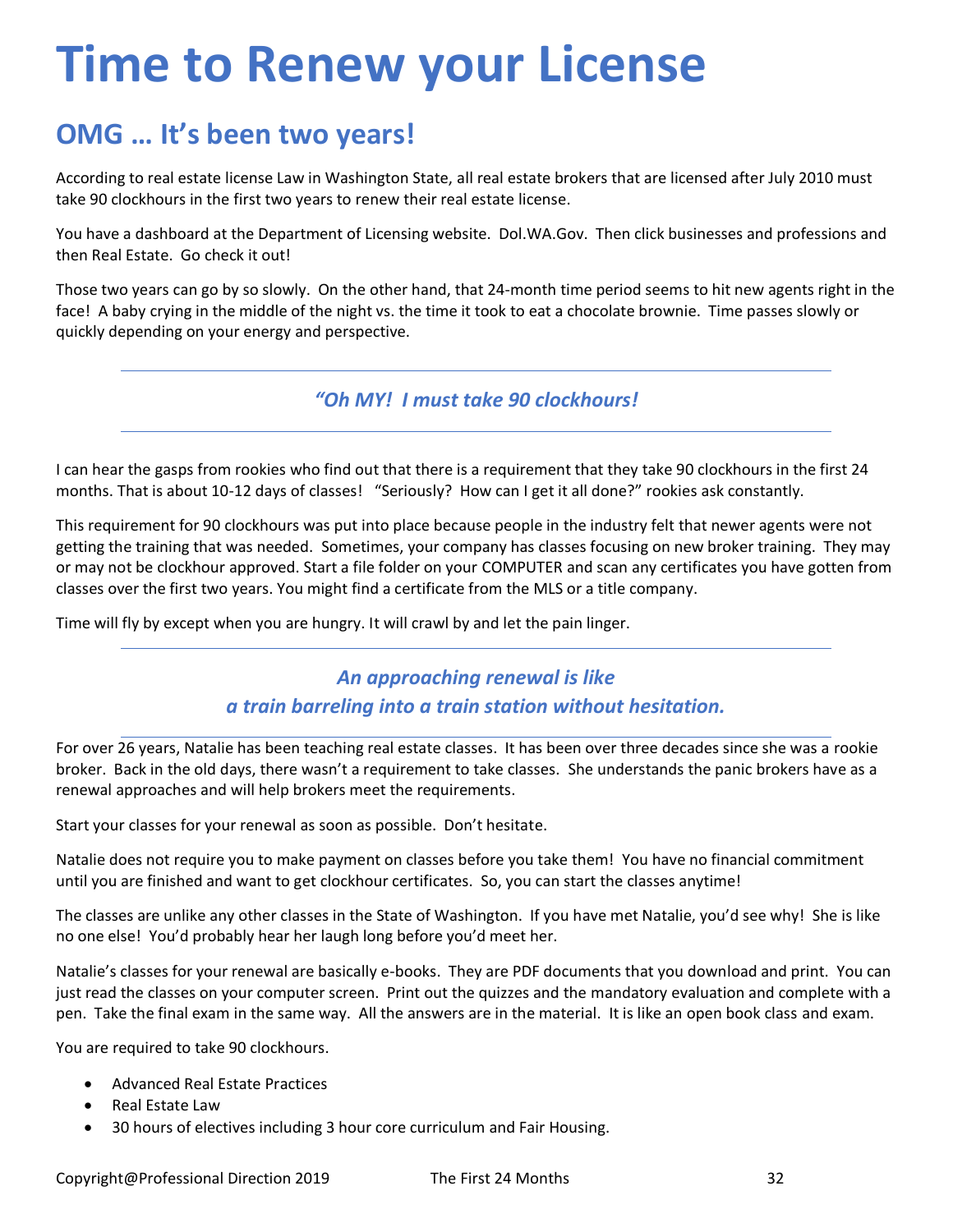### **Advanced Real Estate Practices 30 hours**

This 30 hour class is designed to give you information that will help in your everyday real estate business. It is an overview of the entire real estate industry and responsibilities. This class is divided into six sections.

- 1. When are you an Agent?
- 2. What is a Home Worth?
- 3. Earnest Money and Escrow.
- 4. Dangerous Dozen.
- 5. Signing Listing Agreements.
- 6. What is a Broker?

You will find that the information will help on everything from discussing value with a seller, to knowing your obligations as an agent under the Laws.

### **Washington State Real Estate Law 30 hours**

This class will help you understand the laws, rules and best practices to follow as a real estate broker. There are laws that govern your industry. You learned basic legal issues to take the exam, but this class goes into more in depth. It will help you on your day to day work as an broker.

This class is divided into 4 sections with quizzes for each section and a final at the end.

### **30 hours of Elective Classes**

Electives were always our favorite classes to take in school. You have 30 hours of elective classes. They can be any topic as long as they are Washington State approved clockhours.

### *"Oh, the joy of choosing a topic that interested me instead of being assigned to a class.*

Natalie has written dozens of classes in all kinds of topics. This will give you a chance to look for areas that you want to understand more.

The Core Curriculum class is **REQUIRED**! It is a 3 hour class that every agent must take. The class is updated every two years. Whatever class is offered when you take it, is the current draft. The old one disappears and the new Core Class morphs into its place.

Many agents have a tendency to want to take the fastest easiest classes when they renew their license. One reason is that many brokers put off taking continuing education classes until the last minute. It is important to take classes periodically during the year and SAVE those certificates to use when you renew.

During the 2 year period, chances are that you have taken some classes. You might have gotten clockhours for a class at the MLS or from a title company. Your company might have corporate training. Save those certificates! You will need the clockhour certificates for your renewal if you are audited. Go get those certificates! Add them up!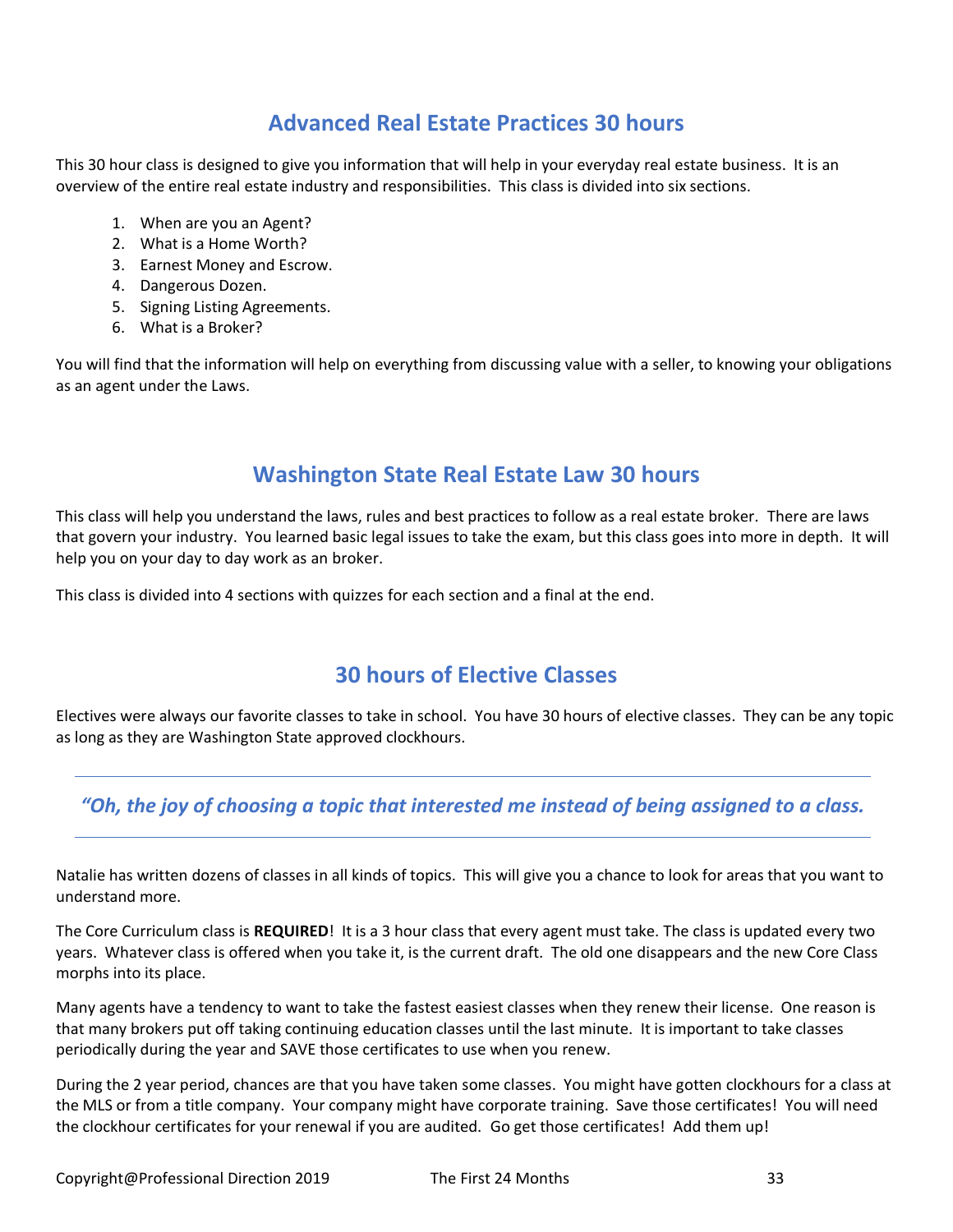You need 27 hours of elective classes plus the core curriculum. Here is an example of a group of classes that meet this requirement.

#### *Many brokers take:*

*3 hour Core Curriculum \_\_\_\_ hour Fair Housing Class 7.5 hours Recharge your Real Estate Business 7.5 hours Key to Buyers 7.5 hour Listings that sell \_\_\_\_ elective to add to 30 hours*

You can take any combination of 3, 5, or 7.5 hour classes to meet the requirement of 30 elective hours and it must include the Core Curriculum.

All of Natalie's classes at CLOCKHOURS.COM are written in the same way as this class! GO click. You do not pay in advance, so you can start today regardless of when your renewal is.

There is a package price on the website. If you have a financial issue and need to pay in increments… just email us with what works for you and we will try to accommodate your needs.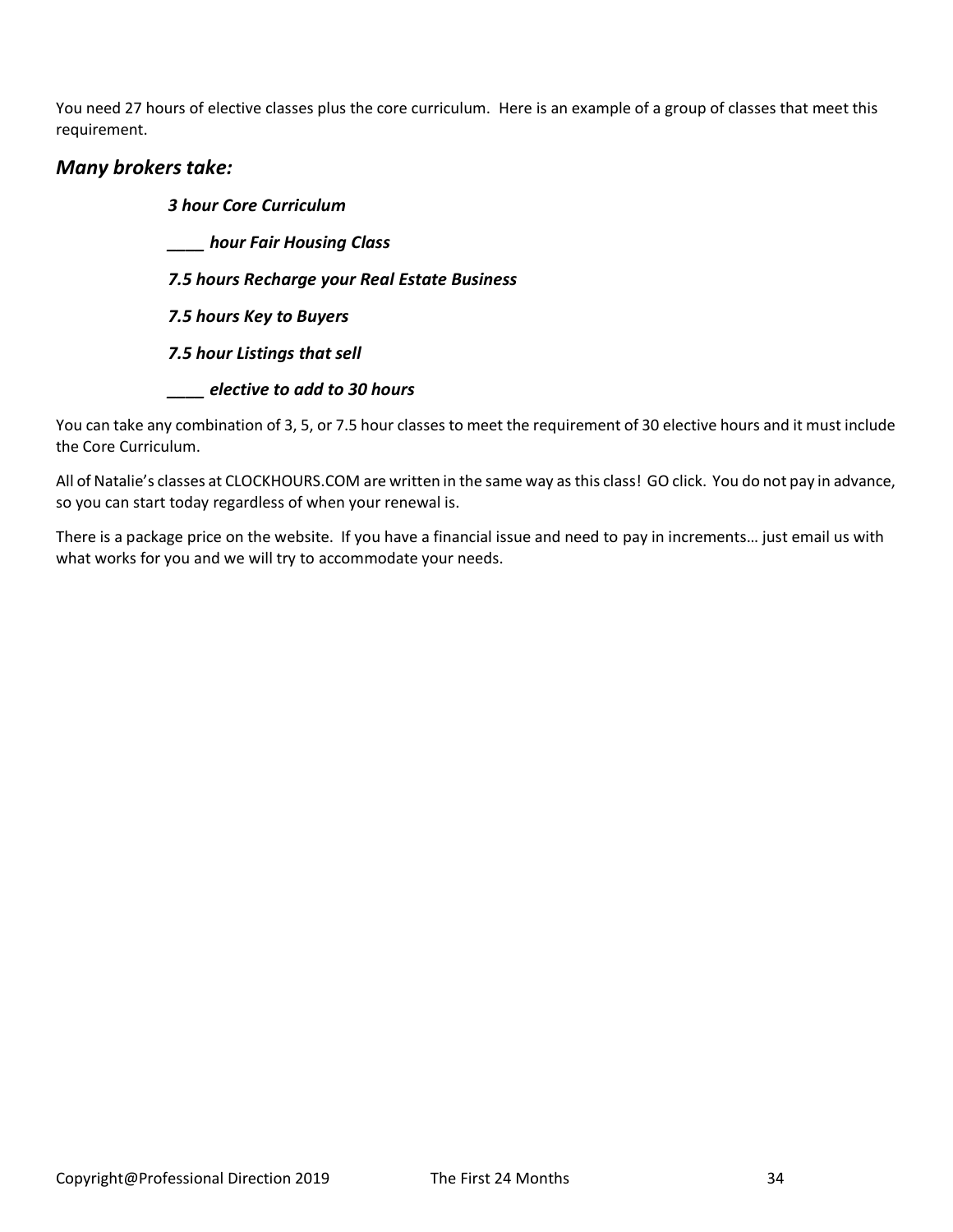PROFESSON incorrection

**Quiz The First 24 Months** 

Complete answers on this form. Scan and email with the evaluation to Professional Direction at clockhours@gmail.com

1. What percent of real estate brokers typically quit in the first 5 years? \_\_\_\_\_\_\_\_\_\_\_\_\_\_\_\_\_\_\_\_\_\_\_\_\_\_ \_\_\_\_\_\_\_\_\_\_\_\_\_\_\_\_\_\_\_\_\_\_ 2. A real estate career can be so \_\_\_\_\_\_\_\_\_\_\_\_\_\_\_\_\_\_\_\_\_\_\_\_\_\_\_\_\_\_\_\_\_\_\_\_\_\_\_\_\_\_\_\_\_\_\_ 3. As a broker you have a career where you. 4. Most brokers plateau in about to the vears. 5. Everyone you know is considered to be in your \_\_\_\_\_\_\_\_\_\_\_\_\_\_\_\_\_\_\_\_\_\_\_\_\_\_\_\_\_\_\_\_ 6. According to Dunbar's research, you should have about \_\_\_\_\_\_\_\_\_\_ people from your sphere in your database. 7. You ideally want your prospects to \_\_\_\_\_\_\_\_\_\_ you instead of chasing after them. 8. There is no **we can also constructed the State of Washington**. 9. In 2018 there were over \_\_\_\_\_\_\_\_\_\_\_ licensed brokers and managing brokers in Washington State. 10. You need to connect with people in your sphere 11. Name three characteristics that you have that set yourself apart from the other real estate brokers. . \_\_\_\_\_\_\_\_\_\_\_\_\_\_\_\_\_\_\_\_\_ 12. 13. \_\_\_\_\_\_\_\_\_\_\_\_\_\_\_\_\_\_\_\_\_ 14. List three attributes you think successful brokers share.  $\overline{\phantom{a}}$  ,  $\overline{\phantom{a}}$  ,  $\overline{\phantom{a}}$  ,  $\overline{\phantom{a}}$  ,  $\overline{\phantom{a}}$  ,  $\overline{\phantom{a}}$  ,  $\overline{\phantom{a}}$  ,  $\overline{\phantom{a}}$  ,  $\overline{\phantom{a}}$  ,  $\overline{\phantom{a}}$  ,  $\overline{\phantom{a}}$  ,  $\overline{\phantom{a}}$  ,  $\overline{\phantom{a}}$  ,  $\overline{\phantom{a}}$  ,  $\overline{\phantom{a}}$  ,  $\overline{\phantom{a}}$ 15. \_\_\_\_\_\_\_\_\_\_\_\_\_\_\_\_\_\_\_\_\_\_\_\_\_\_\_\_. 16. \_\_\_\_\_\_\_\_\_\_\_\_\_\_\_\_\_\_\_\_ 17. Making \_\_\_\_\_\_\_\_\_\_\_\_\_\_\_\_\_\_ is a powerful way to build your business.

Copyright@Professional Direction 2019 The First 24 Months 35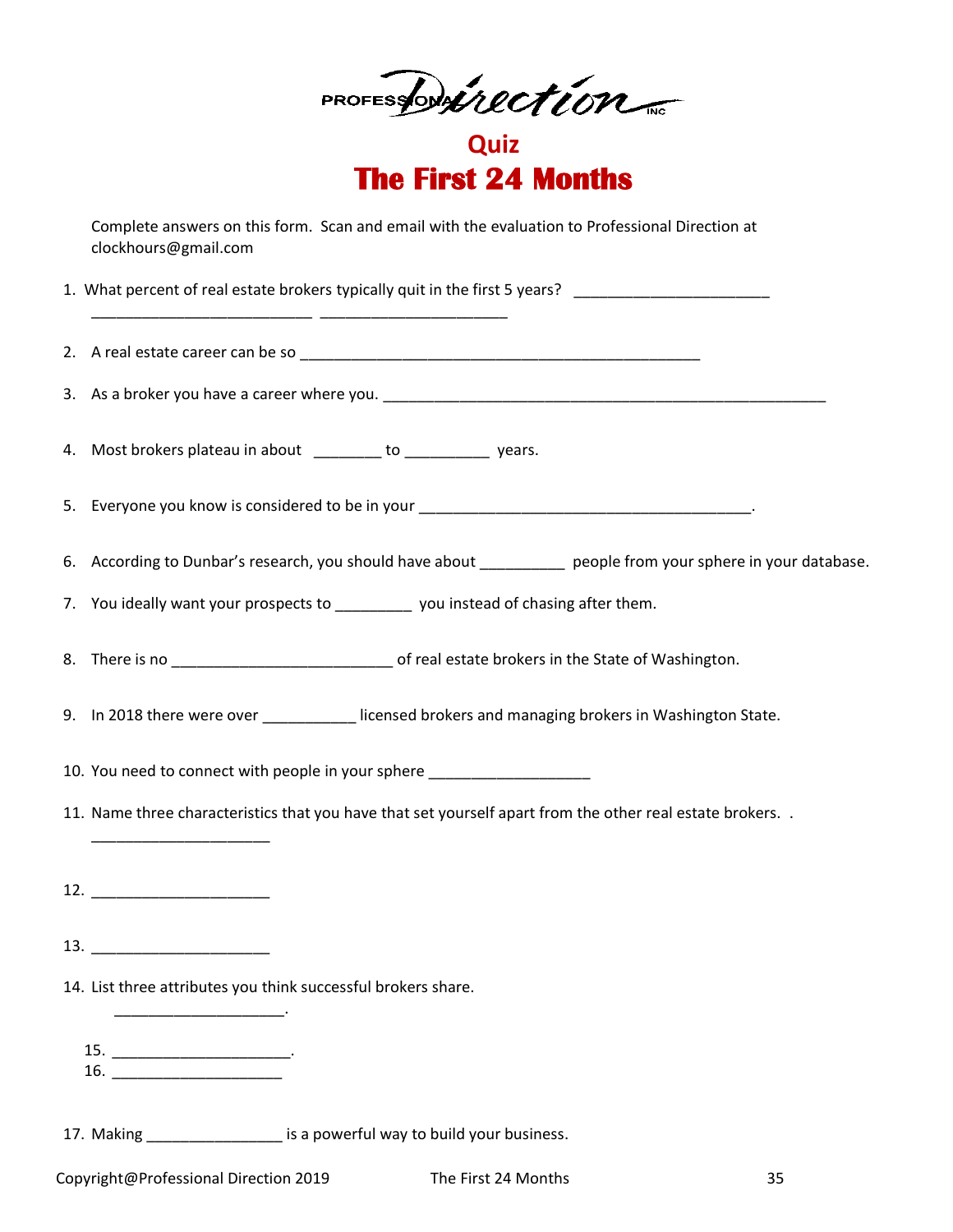| 18. What percent of the people in your sphere are likely to have a real estate question you can answer? _____                                                 |
|---------------------------------------------------------------------------------------------------------------------------------------------------------------|
| 19. A fancy car or expensive branding will not get you any closer to a prospect than a ___________ will get you to<br>Hawaii.                                 |
| 20. Virtually no successful real estate broker can attribute success to ___________________leads.                                                             |
| 21. Do you want your name and contact info sold to insurance agent as a "lead?"____________                                                                   |
|                                                                                                                                                               |
| 23. People move on the average every ______ to ______ years.                                                                                                  |
|                                                                                                                                                               |
| 25. The business of most real estate brokers follows a _______________ month cycle.                                                                           |
|                                                                                                                                                               |
| 27. What percentage of time each week should real estate brokers spend on marketing?                                                                          |
|                                                                                                                                                               |
| 29. All the contracts you write for the first 24 months must be _________________________ by a designated broker or a<br>managing broker delegated that duty. |
| 30. Any changes made on a contract must be in writing and _____________________ by all parties.                                                               |
| 31. The MLS purchase and sale agreement is referred to as the ________ ______ because it is adopted to all over the<br>state.                                 |
| 32. When should you disclose to clients who you represent? _____________________                                                                              |
| perform brokerage services.                                                                                                                                   |
| 34. The Law of Agency is a national. / state law (choose one.                                                                                                 |
| 35. The sellers typically don't want to disclose defects because they fear the house may sell for less or it will not<br>the company of the company of        |
| 36. There are no _____________________________. They are always discovered and often cause harm.                                                              |
|                                                                                                                                                               |
| 38. It is a best practice to refer more than one home inspector to your clients. Yes/ No                                                                      |
| 39. What percentage of defects are usually related to water issues? ____________ %                                                                            |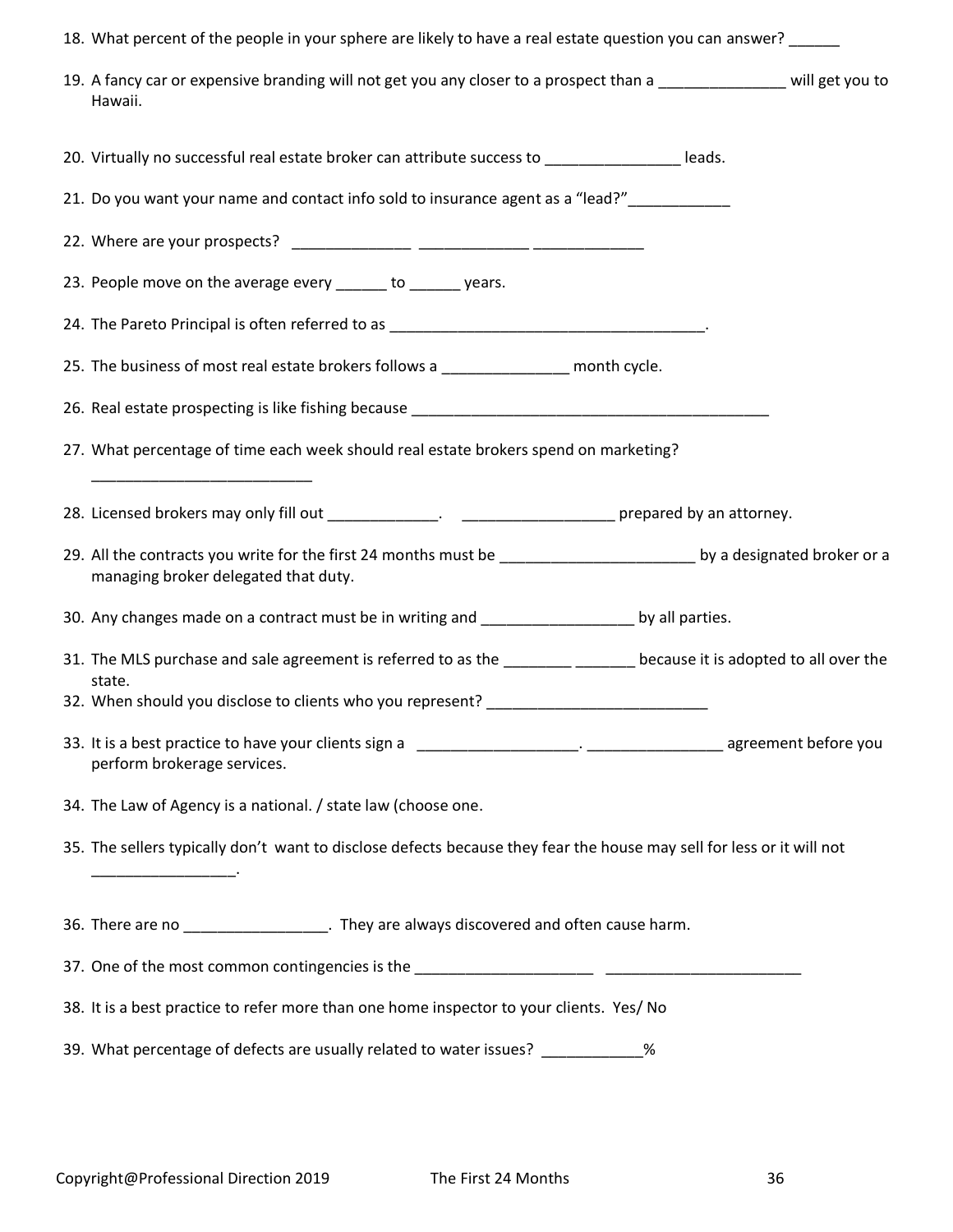| 40. Can you legally ask your prospects if they are married? Yes / No Why?__________________________             |  |  |
|-----------------------------------------------------------------------------------------------------------------|--|--|
| 41. It is ok to accept cash for earnest money as long as you make a copy of the dollar bills? Yes/ No           |  |  |
|                                                                                                                 |  |  |
| 43. One of the biggest mistakes brokers make is making ___________________ for their clients.                   |  |  |
| 44. Your real estate business will follow your _________________________________                                |  |  |
| 45. How is surviving in the desert similar to surviving as a real estate broker?                                |  |  |
| 46. How many clockhours do you need to renew your license for the first time?                                   |  |  |
| 47. What are the two required courses you need to renew your license? ___________ and _____________             |  |  |
| 48. What is the minimum requirement number of hours for the Core Class? _______________                         |  |  |
| 49. How many electives can you take to renew your license? ______________________ plus the _____________ class. |  |  |
| 50. Will you consider taking the required classes for your renewal from clockhours.com? ___________             |  |  |

You must attach this to the evaluation and return to Professional Direction with tuition to get clockhours.